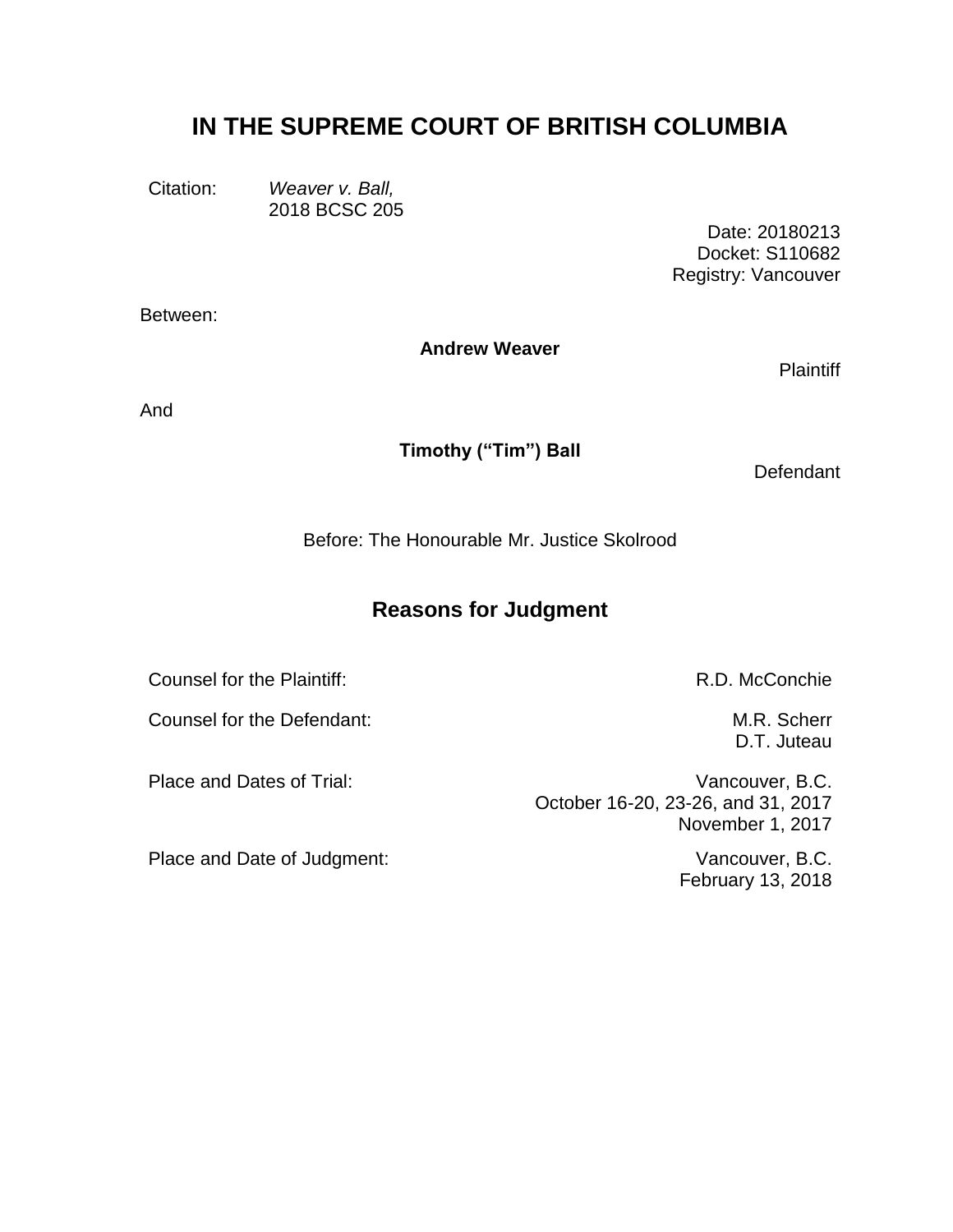# **Introduction**

[1] On January 10, 2011, an article entitled "Corruption of Climate Science Has Created 30 Lost Years" (the "Article") appeared on an internet website known as "Canada Free Press". The Article was written by the defendant, Dr. Timothy Ball.

[2] The central thesis of the Article is that modern climate science has been corrupted by money and politics, and that there is inadequate data to support claims about humans' contribution to climate change and global warming.

[3] The Article refers to the plaintiff, Dr. Andrew Weaver, in ways in which Dr. Weaver claims are libelous. He therefore brings this action in defamation seeking damages from Dr. Ball.

# **Background**

[4] Dr. Weaver is a professor in the School of Earth and Ocean Sciences at the University of Victoria ("UVIC"), although he is presently on leave as he sits as a member of the legislative assembly of BC. He was first elected to the legislature in May 2013, and then was re-elected in May 2017. He is currently the leader of the BC Green Party.

[5] Dr. Ball is a retired professor from the Department of Geography at the University of Winnipeg, who holds a PhD in climatology and who taught in the field for many years.

[6] Both Dr. Weaver and Dr. Ball have been active in public and academic discussions surrounding the issue of climate change and global warming.

[7] Dr. Weaver is well-known as a leading voice in favour of the need to take action to address climate change. As part of his work, he has been a lead author on a number of reports issued by the Intergovernmental Panel on Climate Change ("IPCC"), an international scientific body established to study issues related to climate change.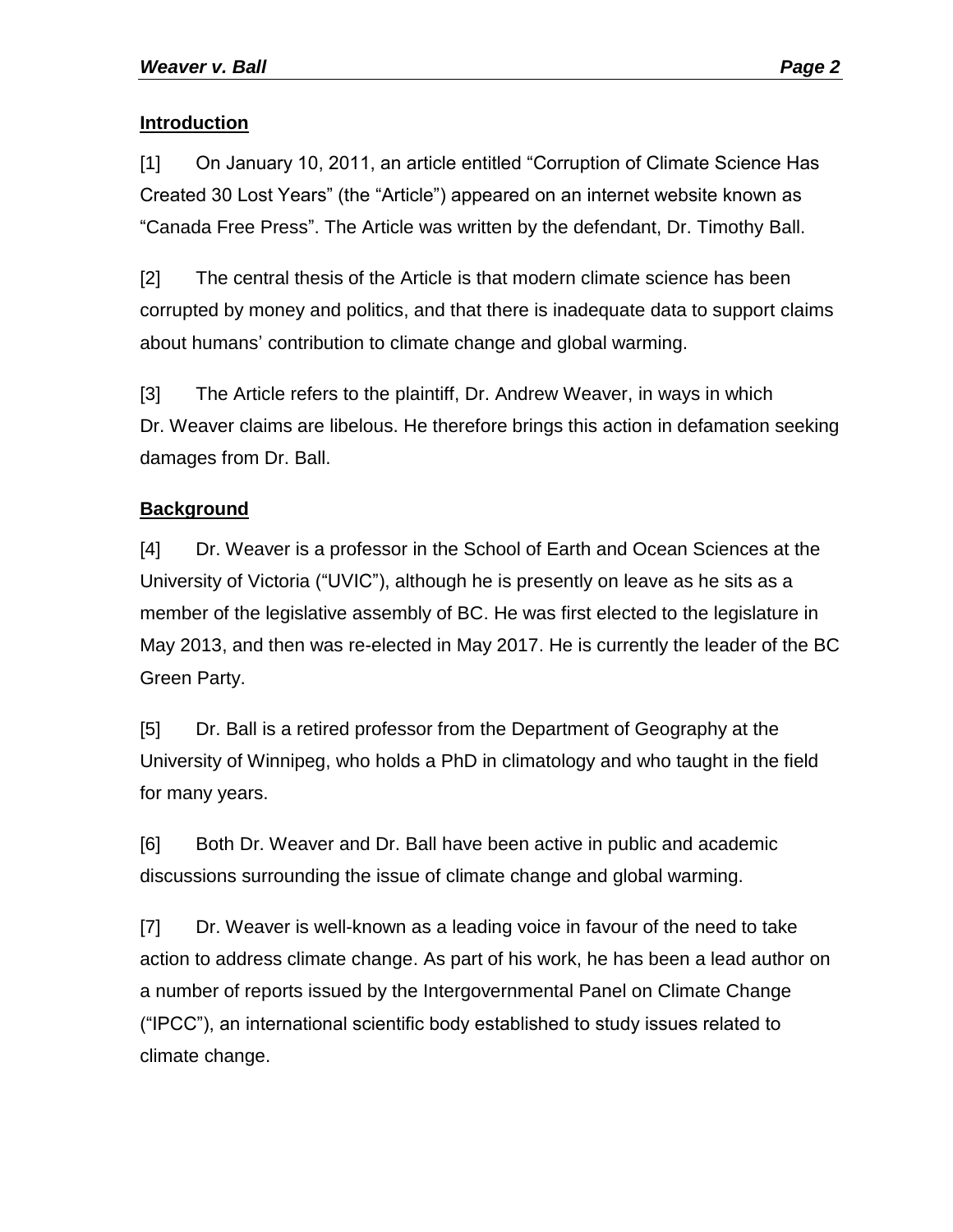[8] Dr. Ball, on the other hand, is what might be described as a climate change sceptic. As reflected in the Article, it is his view that the concerns about climate change are over-stated and not supported by true science.

[9] Prior to Dr. Ball writing the Article in January 2011, he and Dr. Weaver had come into contact on a few occasions, and were aware of each other's views.

[10] At some point, they both participated in a television debate or discussion about climate change, although Dr. Ball does not consider it to have been a true "debate" in the sense that there was no declared winner.

[11] They also met in Dr. Weaver's office at UVIC in 1997, an event that is referred to in the Article. According to Dr. Weaver, Dr. Ball came to his office and they discussed Dr. Ball's "bizarre" theories. After the meeting, Dr. Weaver sent Dr. Ball a full copy of the most recent IPCC study along with a cover letter that was quite congenial in nature. I will return to Dr. Ball's version of the meeting when I deal with the contents of the Article below.

[12] In March 1998, Dr. Ball and Dr. Weaver exchanged emails that were far less congenial. While Dr. Ball professed to have no recollection of the exchange, Dr. Weaver testified that he was responding to an email from Dr. Ball, which in part addressed their earlier meeting. Their email exchange included the following:

- Dr. Ball: I was more than disconcerted with your lack of knowledge about climatology but then that has been my experience with climate modellers.
- Dr. Weaver: Frankly, I was utterly appauled [sic] with your lack of understanding of basic physics and chemistry. I was "polite" to you by acknowledging your ideas. You have absolutely no idea what research I do! While you went to great pain to describe your "off the wall" theories you never once asked what I do! To call me a climate modeller clearly shows you have no idea! ... In my opinion, this is the difference between you and me. You shoot from the hip without checking the details of what you are saying. I do a thorough search of information before I make a statement on the science.

…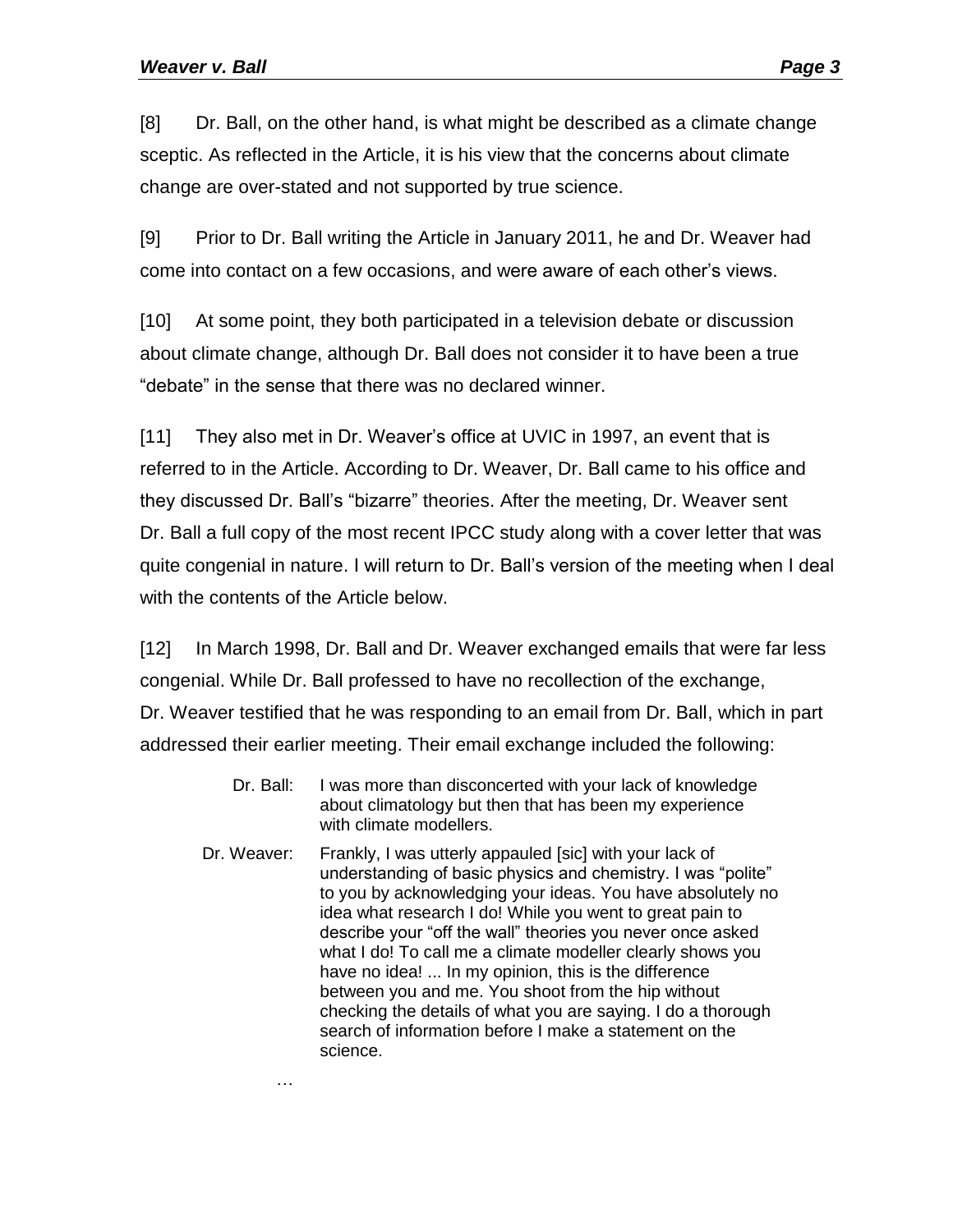…

- Dr. Ball: I will apologize if you are slighted by my remarks, but my discussions with you indicated a sad lack of knowledge about climatology and climate research, especially in Canada.
- Dr. Weaver: Slighted is not to [sic] correct response. I find your comments in front of a large professional body where you personally malign a fellow colleague at best highly unprofessional and at worst an illegal and malicious slandering.
	- Dr. Ball: I am available anytime you want to convince me you know more about climatology than I was aware at our meeting. I have avoided your public presentations because I would be tempted to ask questions, but I too have friends have had reports about the inconsistency of your arguments.
- Dr. Weaver: I will no longer waste my time either writing to you further or discussing science with you. I don't care whether you attend my lectures or not. I am not in the least bit concerned about the questions you would raise! I am surprised, if you seem so convinced of your views, why you would malign me behind my back in front of a bunch of high school teachers (that took courage!) yet you don't try to take me on at a public lecture. I am sure your questions would be trivial to answer. Its [sic] a shame your so called friends didnt [sic] challenge me if they felt there was an inconsistency. They should do so next time and I would welcome it!
	- Dr. Ball: Just for fun I urge you to take the opposite position and make the arguments against the inadequacy of models and the continued failure of model predictions. Find out how quickly you continue to receive the support of Environment Canada - worse experience the wrath of these monoliths who destroy the very essence of science, the right to challenge, question and test hypotheses. Mephistopheles lives.
- Dr. Weaver: I do not do things like this just for fun. I have received funding from numerous sources (I do not hold an AES grant now as I did not bother applying for one last year!) I have always written my proposals (some with rather antiestablishment views) and I have always received high levels of funding. Good science, argued well is funded. Bad science is not.

This is the last communication that I will have with you on email or phone. If I see you at a meeting then I would argue the science publically. What I am most disappointed about is that I treated you as a colleague and gave serious time and consideration to your ideas. In return, you have maligned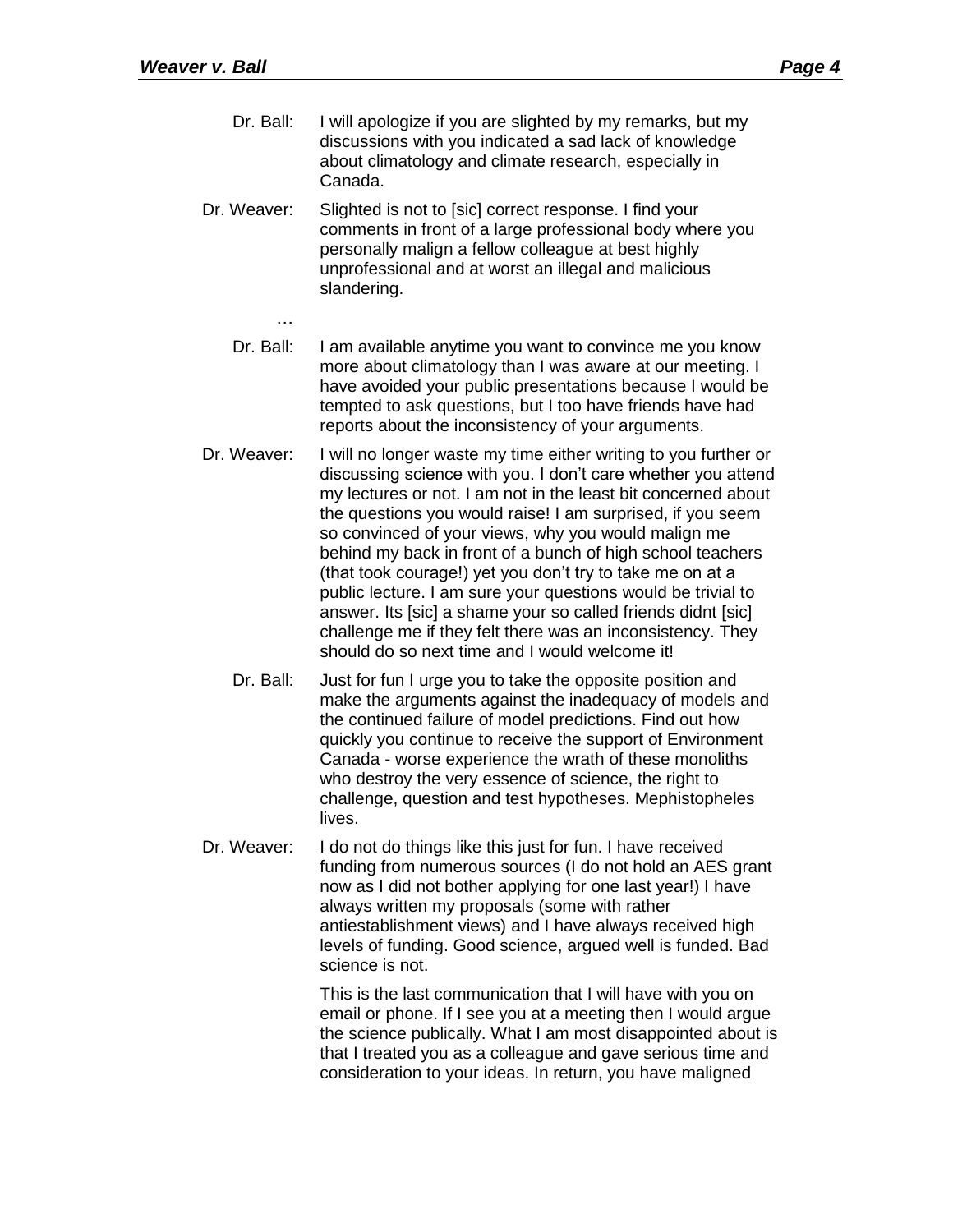me publically and disrespectfully, without leaving me an opportunity to defend myself.

[13] Obviously, Dr. Weaver and Dr. Ball have well-defined differences in opinion that were established well before Dr. Ball wrote the Article in January 2011.

[14] Another event that received considerable attention during the trial, and that is also addressed in the Article, is a presentation given by Dr. Ball at UVIC on April 7, 2010. The presentation was sponsored by the UVIC Conservative Club and was entitled "Climate Change: Science or Fiction". In the Article, Dr. Ball alleges that Dr. Weaver refused to participate in the event; however, the organizer, Mr. Graham Noyes, testified that while he had inquired about Dr. Weaver attending, he was told by Dr. Weaver's assistant that he was too busy. Dr. Weaver said he does not recall ever being asked directly to participate.

[15] According to Dr. Ball, just before his presentation, he observed a "melee" outside of the room and it appeared to him that there were people handing out pamphlets and blocking others from entering the room. Then, when the presentation began, a number of students sat in the first two rows and asked numerous questions. He characterized the students' attitude towards him as "hostile". Mr. Noyes characterized the actions of these students as disruptive and rude.

[16] During the trial, a video of the presentation was played along with an audio recording. While both the video and audio capture some lively exchanges between Dr. Ball and some of the students, it did not appear to me to involve anything more than what one would expect in a university setting, particularly given the controversial nature of the topic. That said, Dr. Ball testified that the recordings did not fully capture all of the rude and disruptive behaviour he says he witnessed.

[17] The relevance of this event stems from the manner in which Dr. Ball described it in the Article, which I now turn to.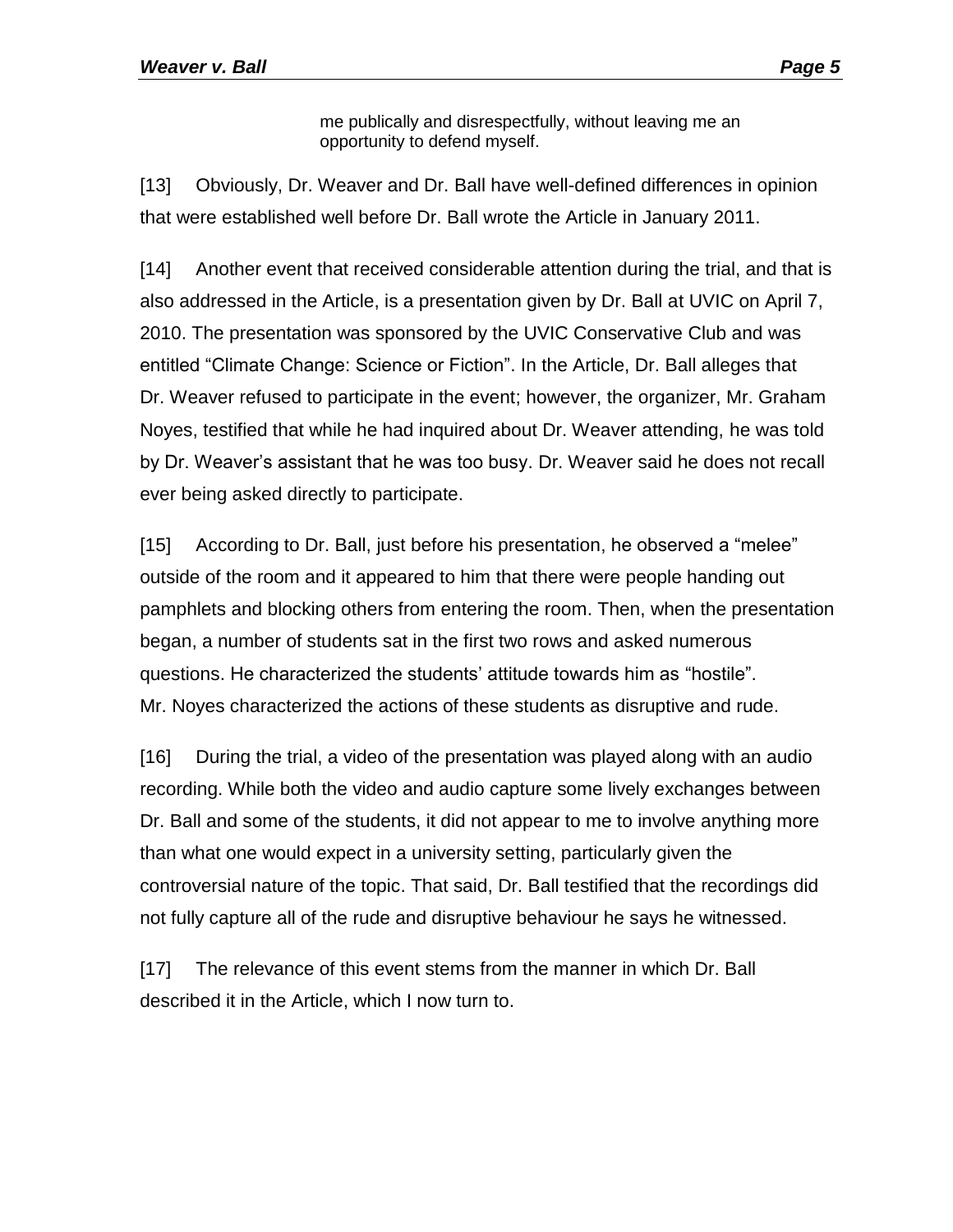[18] As noted above, the Article first appeared on the Canada Free Press website

on January 10, 2011. The entire text of the Article is attached as Schedule "A" to

these reasons, however, the most pertinent passages are set out below:

It's frightening how little climate science is known by both sides of the debate on human causation of global warming. I wrote this sentence before I saw a paper from Michigan State University that found, "*Most college students in the United States do not grasp the scientific basis of the carbon cycle - an essential skill in understanding the causes and consequences of climate change."*

The professor says students need to know because they must deal with the buildup of CO2 causing climate change. This discloses his ignorance about the science of the carbon cycle and the role of CO2 in climate. It's not surprising and caused by three major factors:

1. A function of the emotional, irrational, religious approach to environmentalism.

2. The political takeover of climate science

3. Funding directed to prove the political rather than the scientific agenda.

The dogmatism of politics and religion combined to suppress openness of ideas and the advance of knowledge critical to science.

We now have a generation (30 years) of people teaching, researching, or running government that has little knowledge because of lack of fundamental education. Because of them, the public is ill informed, don't [sic] understand the problem, and don't [sic] know the questions to ask. Correcting the education process will take time because there are insufficient people with the knowledge or expertise. Correcting and widening the research functions will take longer because of removing or re-educating current personnel and a lack of qualified replacements. Even if achieved, success is unlikely. There is the massive problem of inadequate data.

…

The blame begins with the political manipulations of Maurice Strong, but he only succeeded because of the so-called climate scientists. Among them, computer modelers caused the biggest problem. They needed to know the most, but knew the least. If they knew anything they would know there is inadequate data and understanding of the major components and mechanisms on which to build the models.

I responded to a newspaper article with a letter pointing out many errors. It elicited an invite from Andrew Weaver IPCC computer modeler. I entered his office with my backpack and he said, "I hope you don't have a microphone in that thing do you?" I remarked, "Someone's paranoia is showing." In the next twenty minutes I realized, because of 25 years of teaching, researching and publishing, he knew very little about climate. He received a phone call and I left his office. A student working outside said he heard my comments about the severe limitations of the computer models and and [sic] said he agreed.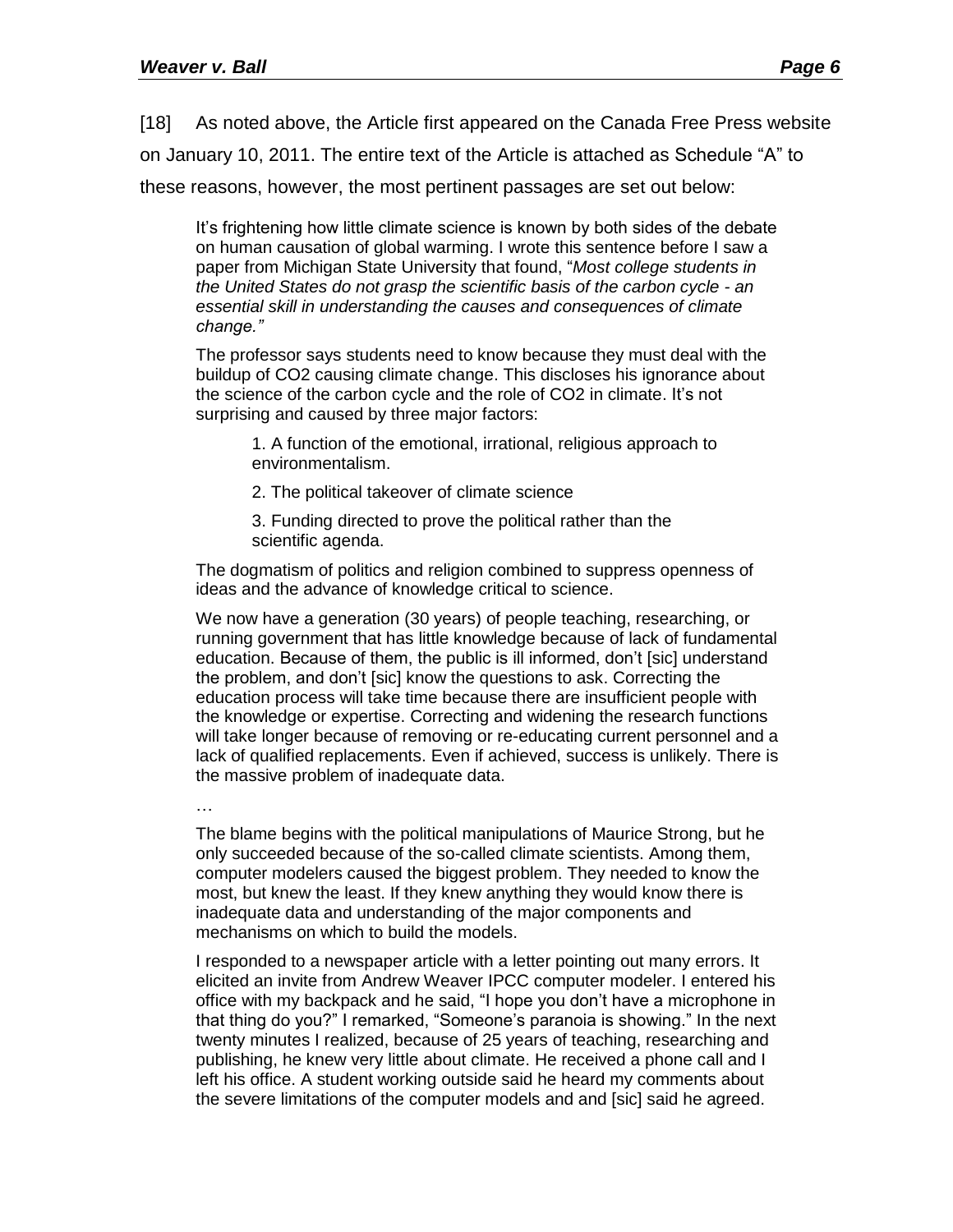He simply wanted to get his degree and research money was available. Weaver claimed to be a climatologist, but removed that from his web page when it was pointed out he was a computer modeler.

Over the years Weaver consistently refused a debate. When a students [sic] group arranged one at the University of Victoria he refused to participate with his standard line about only dealing with "working" climatologists. His students showed up at my presentation and were talking to students outside the door, apparently attempting to deter them from entering. When they all finally came in they tried to interrupt the proceedings by constantly asking questions. They even had laptops and challenged with Internet sites supposedly contradicting what I said. It was shameless and not surprisingly their interpretation of events appeared on a smear blog site. For example, I showed the Milankovitch Effect and said it was not in the Intergovernmental Panel on Climate Change (IPCC) computer models. One student said he worked with the models and it is included. There's no doubt it is in some climate models, but not those of the IPCC.

Weaver has announced he will not participate in the next IPCC. He, like so many who got on the bandwagon of politics and funding, is abandoning the sinking ship. Most of his early funding was from Environment Canada until alternate arrangements were made. He began withdrawal in January 2010, "*Senior Canadian climate scientist says the United Nations' panel on global warming has become tainted by political advocacy, that its chairman should resign, and that its approach to science should be overhauled."*

He also said, "*the leadership of the Intergovernmental Panel on Climate Change (IPCC) has allowed it to advocate for action on global warming, rather than serve simply as a neutral science advisory body."* He knew this all along, partly because I told him. The question is what has he taught his students in the meantime? Judging by his responses to my questions and those asked by his students at my presentation, not much and very biased.

A former editor of an enlightened environmental journal said we need a committee of scientists from the many disciplines involved in climate science. Such a committee existed 25 years ago, and produced groundbreaking work. … Environment Canada cut the funding because it challenged the political position that agency had already taken; the project died. Canada should reconstitute it because it was producing useful and non-political science – supposedly Weaver would now approve, but I don't think he's qualified to participate.

People who totally accepted the corrupted, limited and narrowly focused science of the IPCC have taught climate science for the last 30 years. They should all read Lamb's monumental two-volume set;

…

They'd learn that all issues now put forward as 'new' are not new at all. They only appear new because of the black hole that politicians, aided by a few climatically uneducated political scientists, have dragged climate science into over the last 30 years.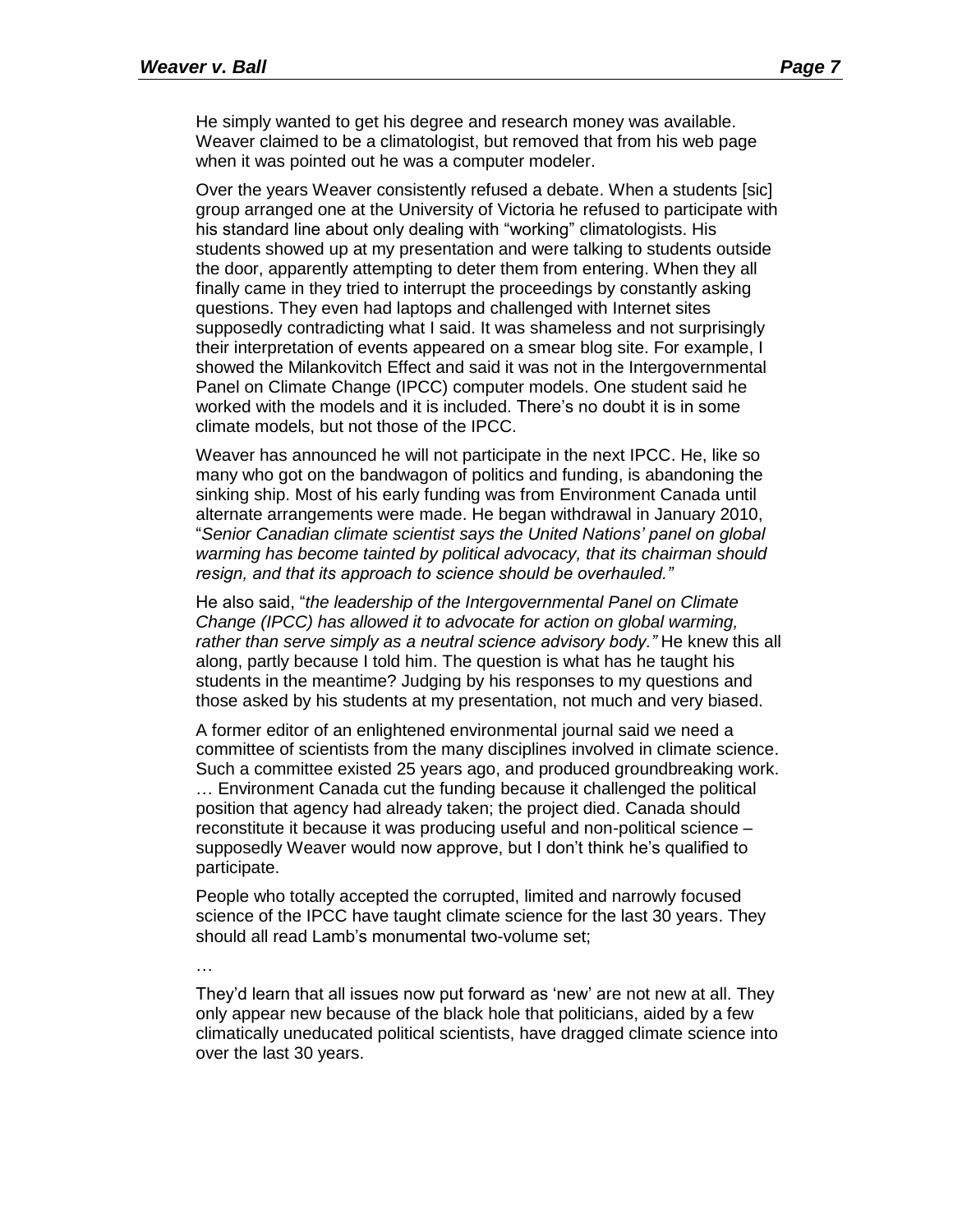[19] Dr. Ball entered into evidence numerous articles, academic writings, blog posts, and opinion pieces that he generically identified as materials he had read and reviewed prior to writing the Article. These were not submitted as evidence for the truth of their contents (and indeed could not have been), but rather, to establish that Dr. Ball is not alone in his beliefs concerning climate change.

[20] In a similar vein, Dr. Ball relies on three expert reports, which are described in general terms as follows:

- a) Dr. Judith Curry is a professor of Earth and Atmospheric Sciences at the Georgia Institute of Technology. The focus of her report is on the accuracy and reliability of global climate models. It is her opinion that such models are not fit for the purpose of determining the cause or causes of global warming and climate change;
- b) Dr. Nicola Scafetta is a professor of Atmospheric Science, Climatology and Oceanography at the University of Napoli Federico II, in Italy. His report addresses the issue of whether the computer models used by the IPCC make use of the Milankovitch cycles which, according to Dr. Scafetta, describe variation in the orbital parameters of the Earth. This is an issue addressed in the Article and raised by Dr. Weaver in his notice of civil claim; and
- c) Dr. David Legates is a professor in the College of Earth, Ocean and Environment at the University of Delaware. The rather limited focus of his report is on the question of whether there is consensus amongst experts on anthropogenic climate change. Dr. Legates' opinion is that there is not. He describes the level of consensus as "weak" and far from the 97-98% that is often presented.

[21] None of the experts were required to attend the trial for cross-examination.

[22] Dr. Weaver testified that he came across the Article by using a computer search of his name.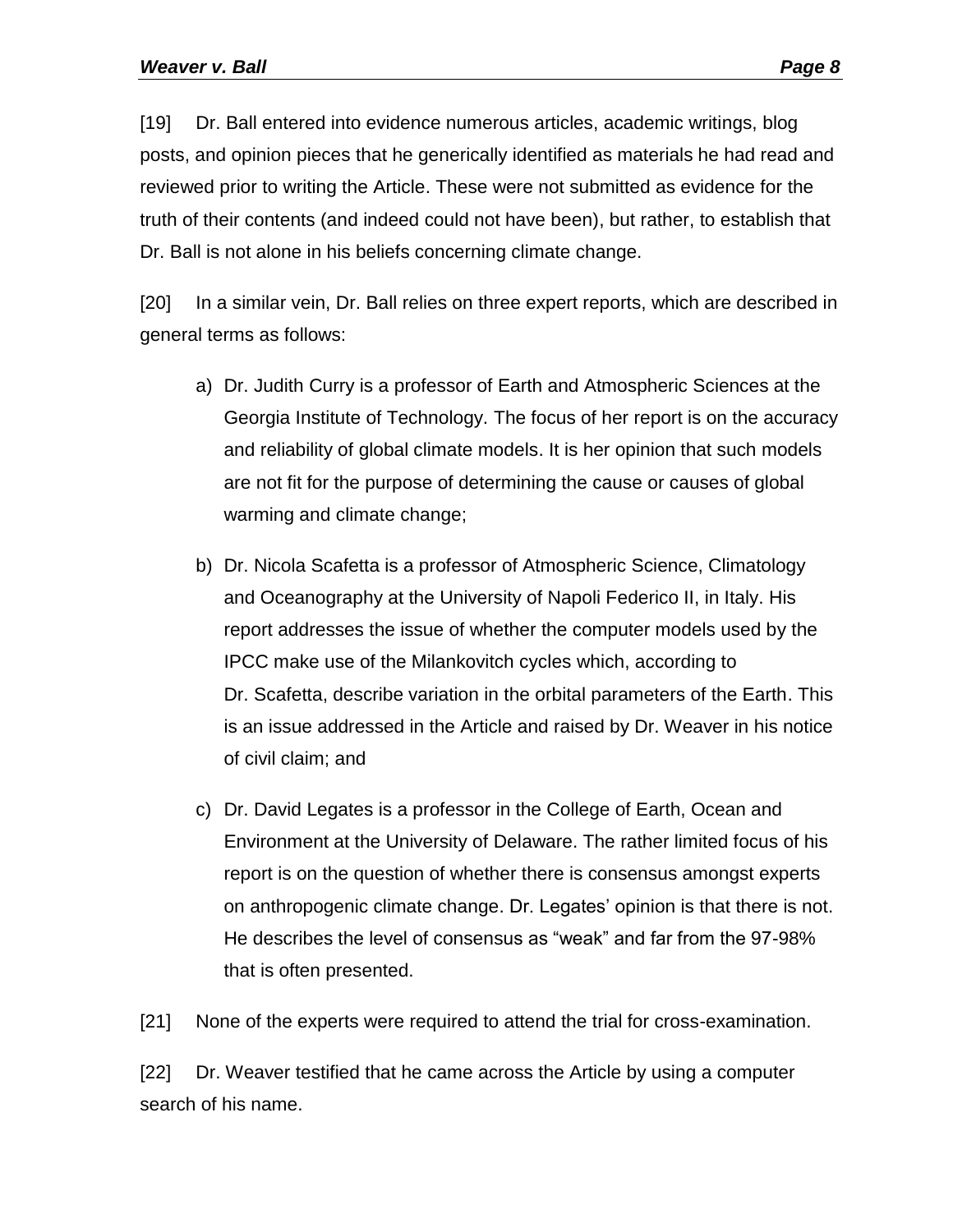[23] According to Dr. Weaver, he was "stunned" by the suggestion in the Article that he was corrupt and unqualified to teach his students.

[24] Dr. Weaver subsequently searched the Article online and discovered that it had been republished on other websites. He described his reaction to the republications as "saddened, sickened and dismayed".

[25] Dr. Weaver said that he printed the Article and posted it on a bulletin board located outside of his office that he has dubbed the "wall of hate".

[26] Dr. Weaver very quickly retained counsel who wrote to Canada Free Press on January 14, 2011, demanding a retraction of the Article and an apology. Canada Free Press deleted the Article from its website on January 18, 2011, and published a retraction and apology which ran for a number of days.

[27] The terms of the retraction and apology were discussed by email exchange between Dr. Weaver's counsel and Ms. Judi McLeod, the editor of Canada Free Press, although the final version was largely in the form requested by Dr. Weaver. It stated:

# Apology to Dr. Andrew Weaver

On January 10, 2011, Canada Free Press began publishing on this website an article by Dr. Tim Ball entitled "Corruption of Climate Science Has Created 30 Lost Years" which contained untrue and disparaging statements about Dr. Andrew Weaver, who is a professor in the School of Earth and Ocean Sciences at the University of Victoria, British Columbia.

Contrary to what was stated in Dr. Ball's article, Dr. Weaver: (1) never announced he will not participate in the next IPCC; (2) never said that the IPCC chairman should resign; (3) never called for the IPCC's approach to science to be overhauled; and (4) did not begin withdrawing from the IPCC in January 2010.

As a result of a nomination process that began in January, 2010, Dr. Weaver became a Lead Author for Chapter 12: "Long-term Climate Change: Projections, Commitments and Irreversibility" of the Working Group I contribution to the Fifth Assessment Report of the IPCC. That work began in May, 2010. Dr. Ball's article failed to mention these facts although they are publicly-available.

Dr. Tim Ball also wrongly suggested that Dr. Weaver tried to interfere with his presentation at the University of Victoria by having his students deter people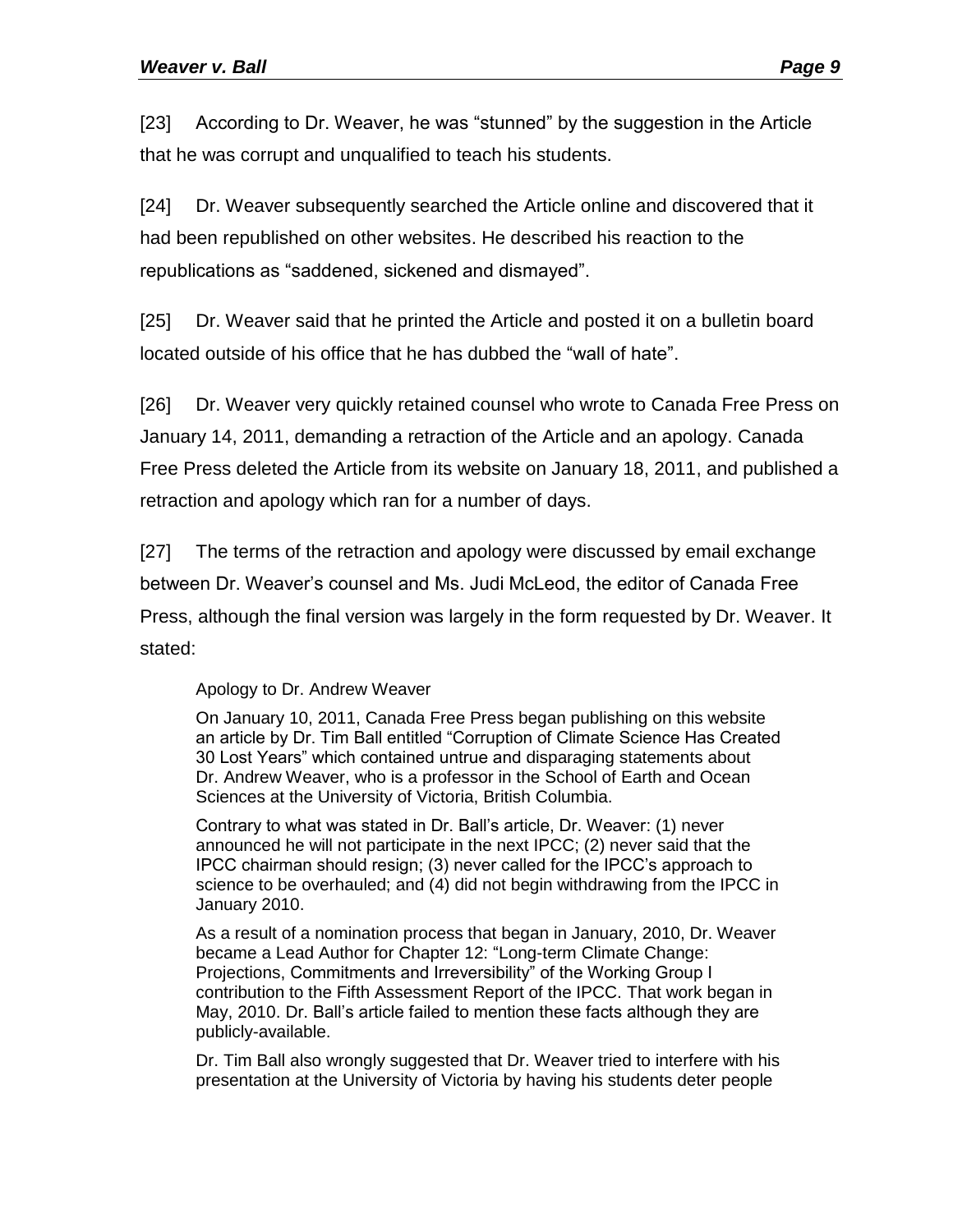from attending and heckling him during the talk. CFP accepts without reservation there is no basis for such allegations.

CFP also wishes to dissociate itself from any suggestion that Dr. Weaver "knows very little abut climate science." We entirely accept that he has a well-deserved international reputation as a climate scientist and that Dr. Ball's attack on his credentials is unjustified.

CFP sincerely apologizes to Dr. Weaver and expresses regret for the embarrassment and distress caused by the unfounded allegations in the article by Dr. Ball.

[28] Canada Free Press also forwarded a copy of its retraction and apology to other websites on which the Article had been republished.

[29] Dr. Weaver, through his counsel, also demanded an apology from Dr. Ball.

Letters were sent to various email addresses associated with Dr. Ball. Dr. Ball

retained counsel and negotiations ensued about the wording of an apology.

[30] Ultimately, on March 3, 2011, Dr. Ball issued the following apology:

My article entitled "Corruption of Climate Change has Created 30 Lost Years" contained untrue statements about Dr. Andrew Weaver, who is a professor in the School of Earth and Ocean Sciences at the University of Victoria, British Columbia. The article has since been withdrawn from the Internet website of Canada Free Press, where it was originally published in January 2011.

Contrary to what I stated in my article, Dr. Weaver: (1) never announced he will not participate in the next Intergovernmental Panel on Climate Change ("IPCC"); (2) never said that the IPCC chairman should resign; (3) never called for the IPCC's approach to science to be overhauled; and (4) did not begin withdrawing from the IPCC in January 2010. I hereby unequivocally retract my suggestion that Dr. Weaver sought to dissociate himself from the scientific work of the IPCC.

As a result of a nomination process that began in January, 2010, Dr. Weaver became a Lead Author for Chapter 12: "Long-term Climate Change: Projections, Commitments and Irreversibility" of the Working Group I contribution to the Fifth Assessment Report of the IPCC. That work began in May, 2010. My article failed to mention these facts although they were publicly available.

I did not intend to suggest that Dr. Weaver tried to interfere with my presentation at the University of Victoria by having his students deter people from attending and heckling me during my talk. Further, I do not dispute Dr. Weaver's credentials or competence as a climate scientist and university professor. While Dr. Weaver and I have different views on the cause of global warming, I acknowledge that Dr. Weaver has at all times acted honestly and with integrity.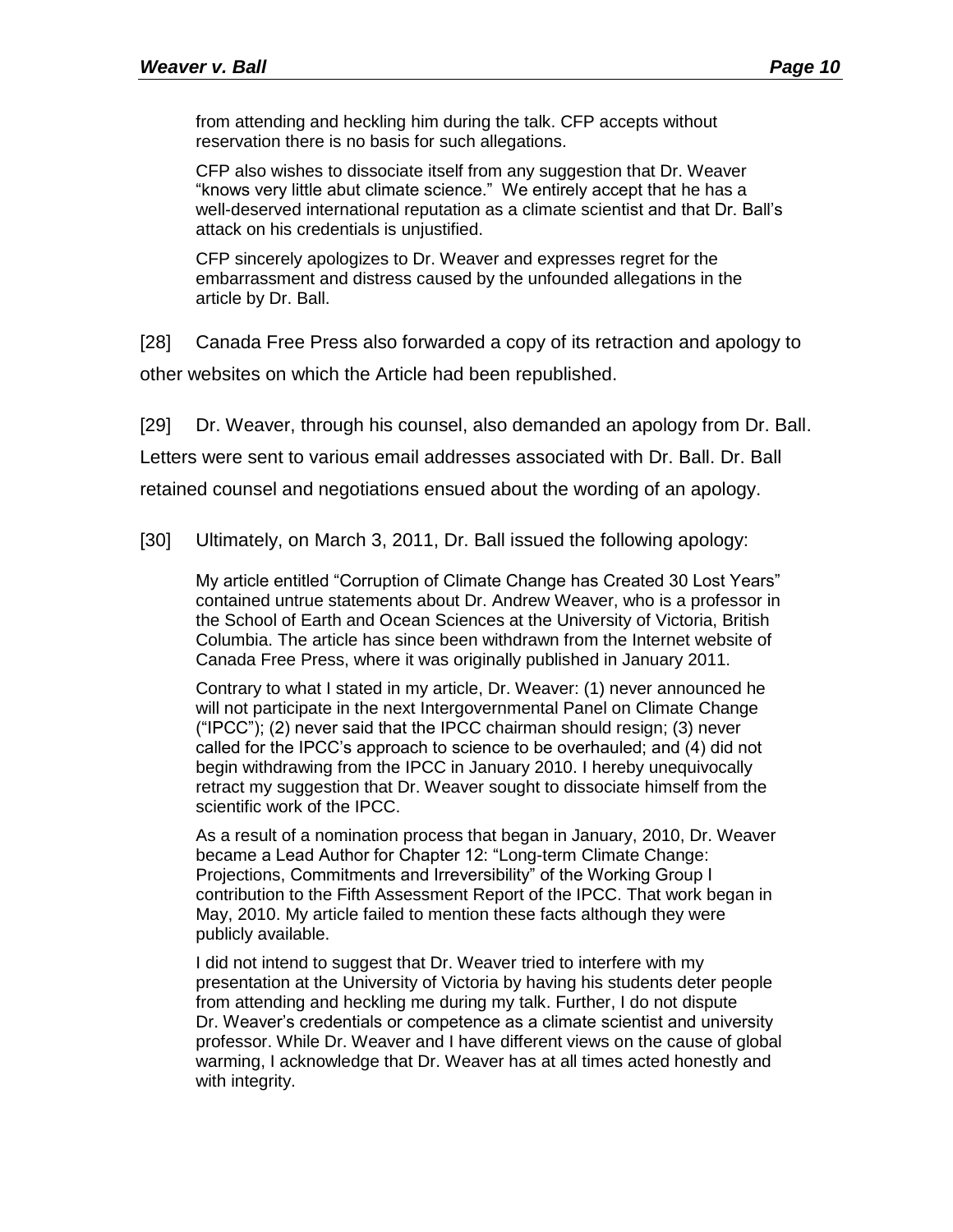I sincerely apologize to Dr. Weaver and express regret for the embarrassment and distress caused by my article.

[31] Dr. Ball's apology was substantially in the form requested by Dr. Weaver, with one exception. Dr. Weaver had proposed language stating that students had not been deterred from attending, that Dr. Ball had not been heckled, and that "students who attended were polite and respectful and asked their questions in a manner and form which is customary and entirely acceptable on such occasions". Dr. Ball declined to include this language because it was not consistent with how he perceived the students acted at his UVIC presentation.

[32] Dr. Ball forwarded his apology to the various websites on which the Article had been republished.

[33] Dr. Weaver posted Dr. Ball's apology alongside the Article on his "wall of hate".

# **Legal Framework**

[34] The function of defamation law is to protect and vindicate reputation from unjustified harm. Reputation is integral to one's sense of self-worth and is related to the inherent dignity of the individual, an underlying value of the *Charter*. Once tarnished, restoring one's reputation may be difficult, especially in a professional context. However, its protection must be balanced with the *Charter* guarantee of freedom of expression, a recognised pillar of modern democracy: *Weaver v. Corcoran*, 2017 BCCA 160 [*Weaver*], at para. 62; *Botiuk v. Toronto Free Press Publications Ltd.*, [1995] 3 S.C.R. 3 [*Botiuk*], at paras. 91-92.

[35] To establish a claim in defamation, a plaintiff must establish three elements: i) that the impugned words were defamatory; ii) that they referred to the plaintiff; and iii) that they were published, meaning that they were communicated to at least one other person. Where the plaintiff establishes these elements, falsity and damage are presumed and the onus shifts to the defendant to advance a defence in order to escape liability. Defamation is a tort of strict liability, so it is unnecessary to prove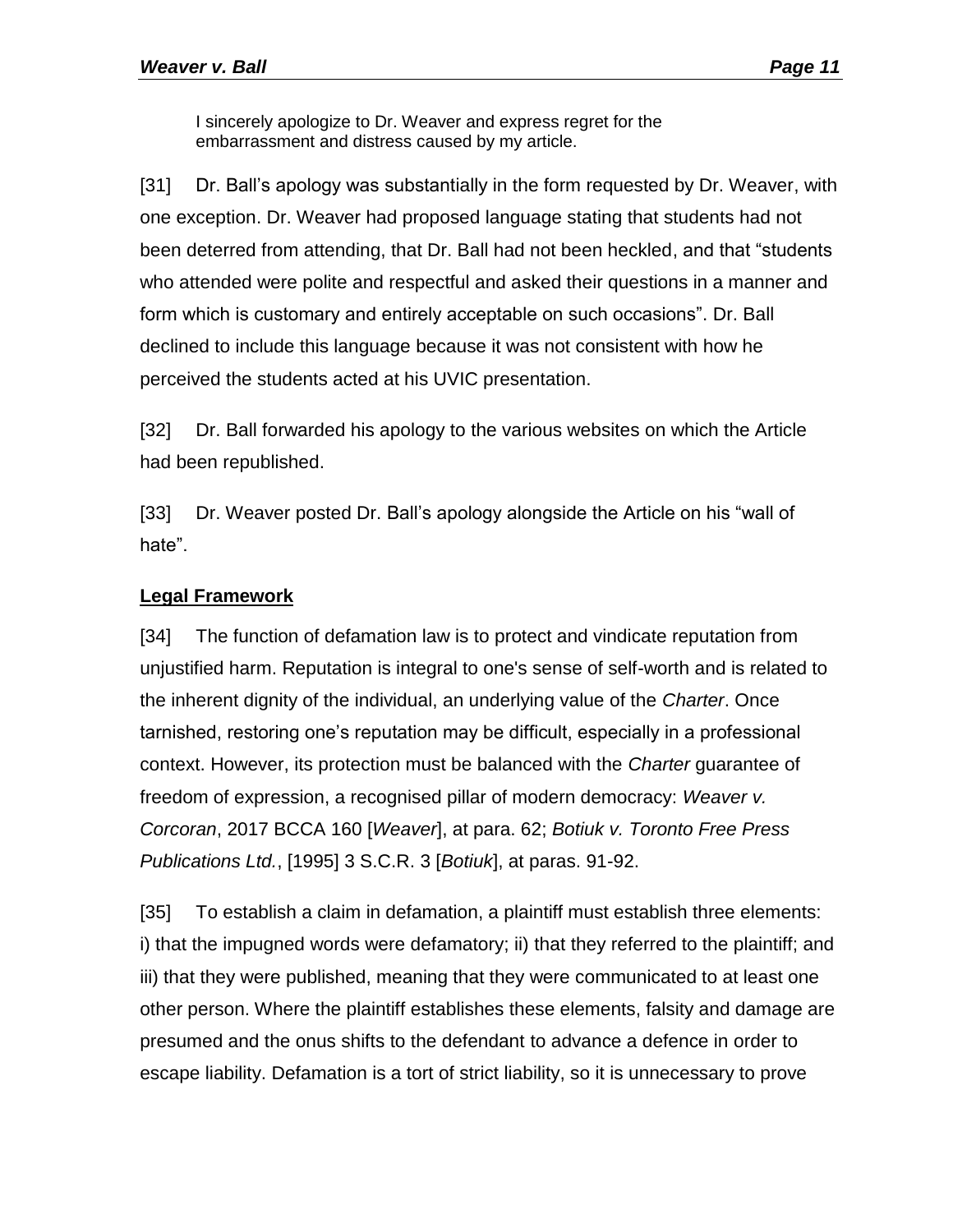that the defendant was careless or intended to cause harm (*Grant v. Torstar Corp.,*  2009 SCC 61 [*Grant*], at paras. 28-29).

[36] Words that tend to lower the plaintiff's reputation in the eyes of a reasonable person are defamatory: *Grant,* at para. 28. For example, allegations of dishonest conduct in an individual's professional life will typically meet this definition: *Botiuk,* at paras. 69, 92. The central question is whether the meaning conveyed by the impugned words genuinely threatened the plaintiff's *actual* reputation: *Vander Zalm v. Times Publishers* (1980), 109 D.L.R. (3d) 531 (B.C.C.A.) [*Vander Zalm*], at 535; *Dinyer-Fraser v. Laurentian Bank*, 2005 BCSC 225, at para. 153.

[37] One of the challenges in defamation cases is that words are imprecise instruments of communication. The same words used in a particular context may lead different minds to reach divergent conclusions for variant reasons (*Weaver,* at para. 69). Not every criticism of a person or disparaging comment is defamatory. A defamatory statement is one that has a tendency to lower the reputation of the person to whom it refers in the estimation of right-thinking members of society generally and, in particular, to cause him or her to be regarded with feelings of hatred, contempt, ridicule, fear, dislike or disesteem. The test is an objective one: *Color Your World Corp. v. Canadian Broadcasting Corp.* (1998), 156 D.L.R. (4th) 27 (Ont. C.A.) [*Color Your World*], at para. 14. In *Color Your World,* Justice Abella outlined the right-thinking person standard as follows:

[15] The standard of what constitutes a reasonable or ordinary member of the public is difficult to articulate. It should not be so low as to stifle free expression unduly, nor so high as to imperil the ability to protect the integrity of a person's reputation. The impressions about the content of any broadcast - or written statement - should be assessed from the perspective of someone reasonable, that is, a person who is reasonably thoughtful and informed, rather than someone with an overly fragile sensibility. A degree of common sense must be attributed to viewers.

[38] Whether a statement is defamatory is to be determined from the natural and ordinary meaning of the words. Further, the impugned statement must be considered in the context of the publication as a whole. The traditional axiom is that "the bane and the antidote must be taken together", that is, a statement taken out of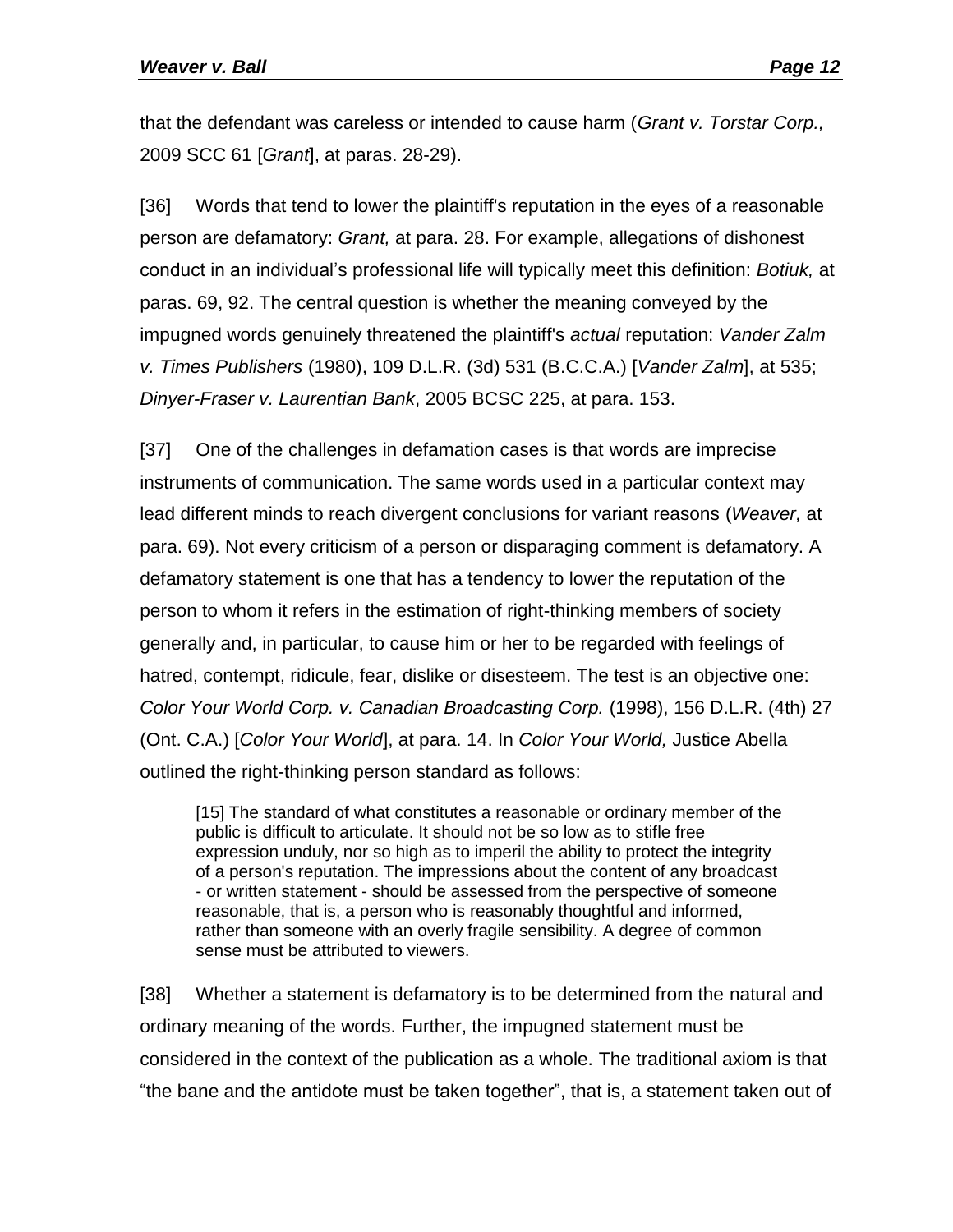context may be considered defamatory but its "sting" may be neutralized by another part of the publication: *Lougheed Estate v. Wilson*, 2017 BCSC 1366 [*Lougheed Estate*], at para. 157.

[39] In *Lawson v. Baines*, 2012 BCCA 117, at para. 13, the Court of Appeal identified three alternate means by which a defamatory meaning may be established:

- a) If the literal meaning of the words complained of are defamatory;
- b) If the words complained of are not defamatory in their natural and ordinary meaning, but their meaning based upon extrinsic circumstances unique to certain readers (the "legal" or "true" innuendo meaning) is defamatory; or
- c) If the inferential meaning or impression left by the words complained of is defamatory (the "false" or "popular" innuendo meaning).

[40] In the present case, Dr. Weaver submits that it is the inferential meaning of the impugned words that are defamatory. In *Taseko Mines Limited v. Western Canada Wilderness Committee*, 2017 BCCA 431, at para. 43, the Court of Appeal described an inferential meaning in these terms:

[43] An inferential meaning is the impression an ordinary, reasonable person would infer from the allegedly defamatory material. An inferentially defamatory meaning excludes any special knowledge that the recipient may have. The court is not limited to meanings offered by the parties, but the meaning offered by the plaintiff is to be treated as the most injurious meaning the words are capable of conveying: *Brown on Defamation*, ch. 5 at 26-27.

[41] Once defamatory meaning is established, the plaintiff must then prove that the impugned words are "of or concerning" him or her. In *Weaver*, the Court of Appeal described this element as follows, at para. 84:

[84] ... Where the plaintiff is not specifically named, the question is: would the statements lead reasonable people who know the plaintiff to conclude that they refer to the plaintiff? An immediate suspicion on a recipient's part is insufficient. The test is whether the recipient would, in light of the surrounding circumstances, reasonably believe that the person referred to in the defamatory statements is the plaintiff: *Butler v. Southam Inc.*, 2001 NSCA 121 at paras. 29‒30, 39, *per* Cromwell J.A., as he then was; *Crookes* at para. 39.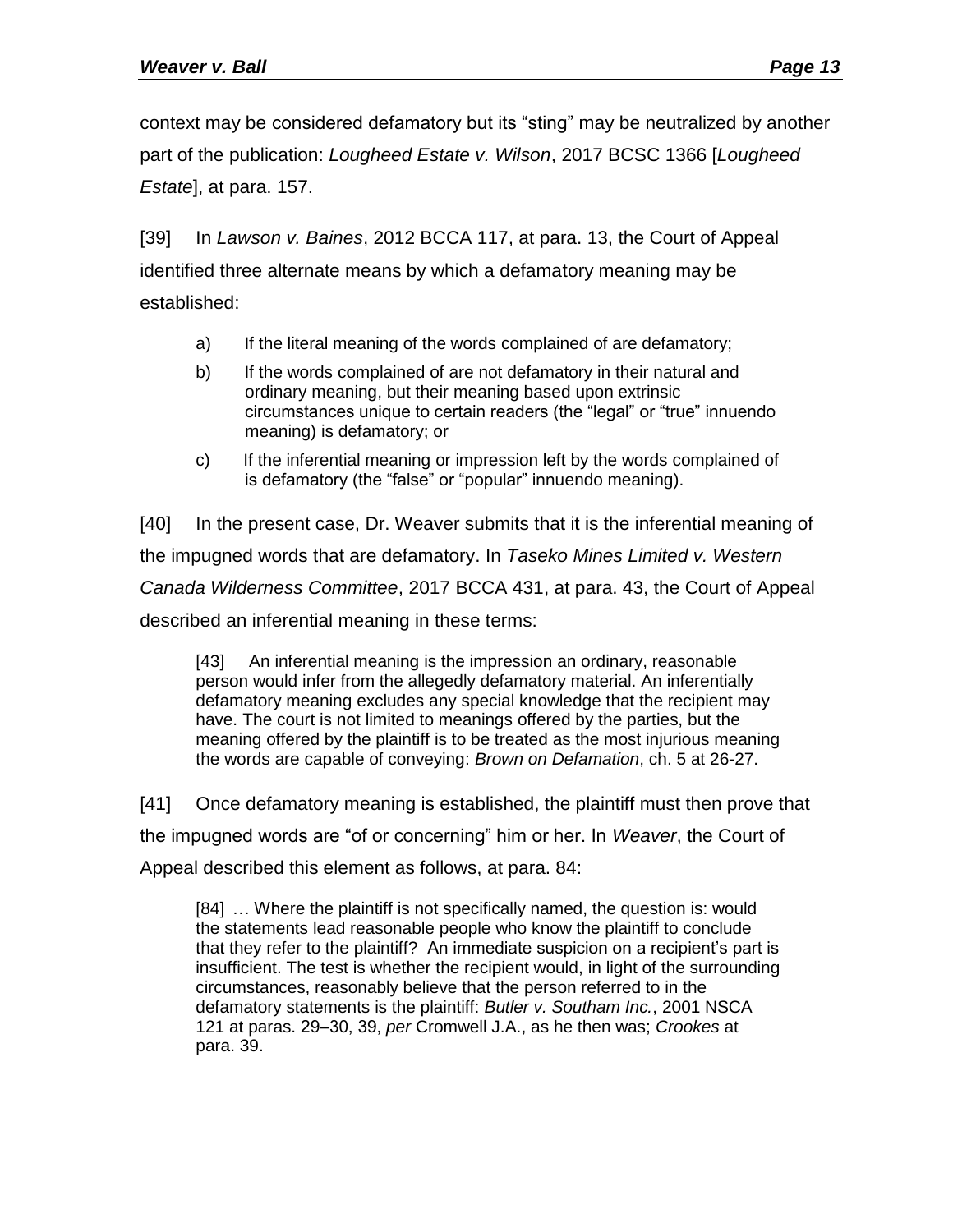[42] Finally, the plaintiff must prove publication. In *Crookes v. Newton*, 2011 SCC 47, Justice Deschamps in concurring reasons said, at para. 80:

[80] … To be published, defamatory words must be "communicated" (*Grant*, at para. 28). "Communication" means that a message is both sent in a comprehensible form, and received and understood. Publication does not occur until "the defamatory matter is brought by the defendant or his agent to the knowledge and understanding of some person other than the plaintiff" (*McNichol v. Grandy*, [1931] S.C.R. 696, at p. 704, *per* Duff J. (as he then was); Brown, at paras. 7.2 and 7.8; *Gatley on Libel and Slander* (11th ed. 2008), at p. 164).

[43] In the specific context of material posted to the internet, in *Crookes v. Yahoo*, 2007 BCSC 1325, aff'd 2008 BCCA 165, Justice Stromberg-Stein, as she then was, said at para. 26:

[26] With respect to internet communications, the site of the alleged defamation is where the damage to reputation occurs: *Dow Jones Co. Inc. v. Gutnick,* (2002), 194 Aust. L.R. 433 (H.C.); *Barrick Gold Corp. v. Blanchard and Co*., [2003] O.J. No. 5817 (S.C.). It is when a person downloads the impugned material from the internet that the damage to the reputation may be done, and it is at that time and place that the tort of defamation is committed.

[44] In addition to the three well-established elements of the tort of defamation described above, Dr. Ball submits that Canadian law should now recognize a fourth element which would require a plaintiff to prove that the publication complained of "substantially affects in an adverse manner the attitude of other people towards him or has a tendency to do so". Dr. Ball describes this element as introducing a threshold of seriousness into the tort so as to preclude *de minimis* claims in which there is no reasonable prospect of harm to reputation or damage and, in turn, striking a better balance between the legitimate objects of defamation law and the essential value of free expression enshrined in the *Charter*.

[45] Dr. Ball cites a number of United Kingdom authorities in which this approach has been adopted: *Cammish v. Hughes*, [2012] EWCA Civ 1655; *Lachaux v. Independent Print*, [2017] EWCA Civ 1334; *Thornton v. Telegraph Media Group Limited*, [2010] EWHC 1414 [*Thornton*].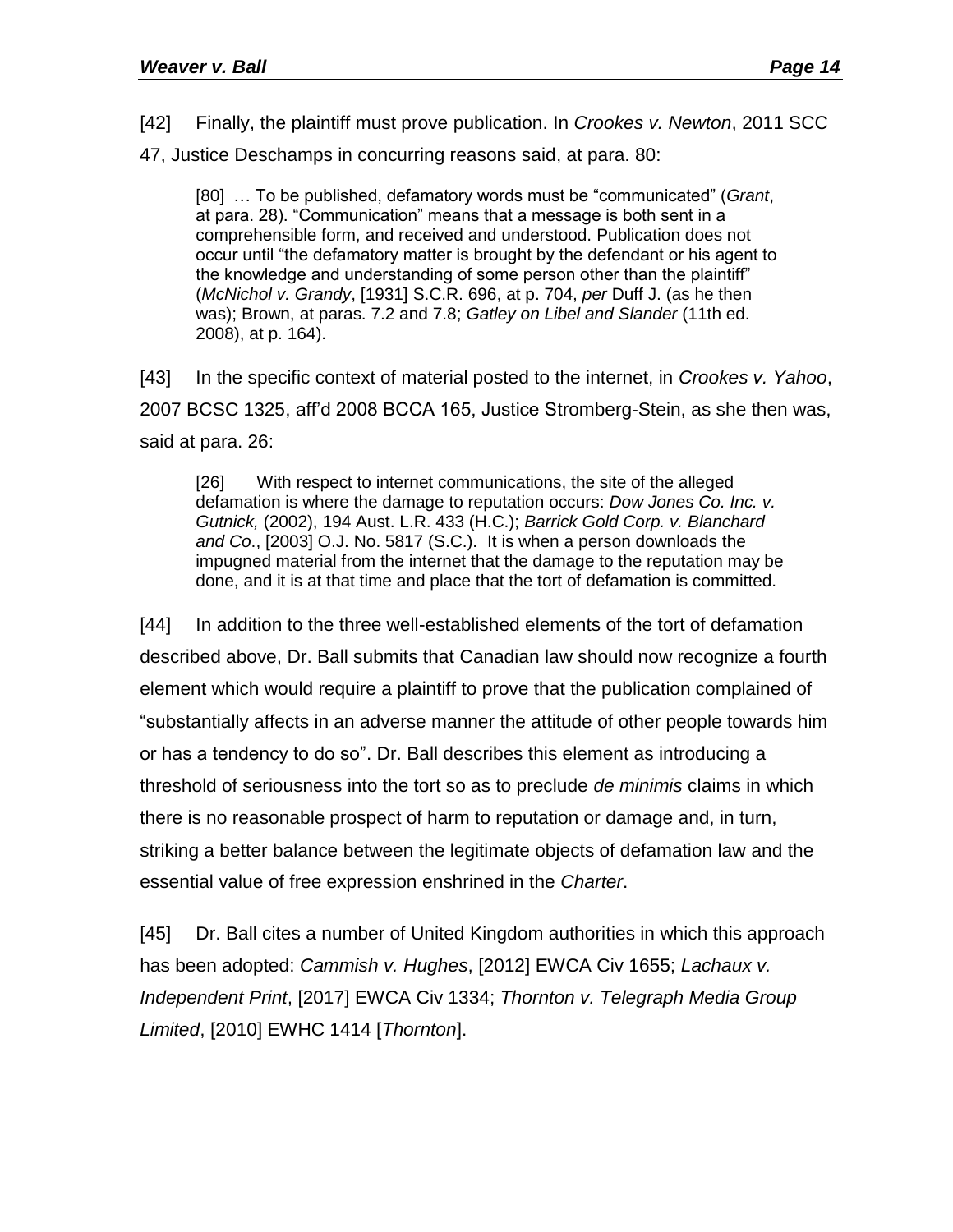[46] In *Thornton*, Justice Tugendhat reviewed various definitions of defamation that had developed in UK case law and concluded that whatever definition is adopted, it must include a qualification or threshold of seriousness (at para. 90). At para. 61, Justice Tugendhat cited with approval *Jameel v. Dow Jones & Co Inc*., [2005] EWCA Civ 75, at para. 40, where the Court said:

We accept that in the rare case where a claimant brings an action for defamation in circumstances where his reputation has suffered no or minimal actual damage, this may constitute an interference with freedom of expression that is not necessary for the protection of the claimant's reputation. …

[47] Dr. Ball submits that the present case is a good example of the need to incorporate a seriousness threshold into the law of defamation given the absence of evidence of any actual or likely damage to Dr. Weaver's reputation.

[48] In my view, whether Canadian law will or should follow the trend established in the UK authorities cited by Dr. Ball is a matter better left for appellate courts. That said, it is arguable that such a threshold is already present, at least implicitly, in the current law. This is reflected in the requirement that the impugned words be assessed from the perspective of a reasonably thoughtful and informed person, rather than someone with an overly fragile sensibility (*Color Your World,* at para. 15), as well as the requirement that the words must genuinely threaten the plaintiff's actual reputation (*Weaver*, at para. 68).

[49] Where a plaintiff proves the requisite elements for defamation, the burden shifts to the defendant to establish a defence in order to escape liability. Here, Dr. Ball relies on the defences of fair comment, responsible communication and qualified privilege.

[50] In *WIC Radio Ltd. v. Simpson*, 2008 SCC 40 [*WIC Radio*], Justice Binnie described the fair comment defence as holding the balance in defamation law between two fundamental values: respect for individuals and protection of their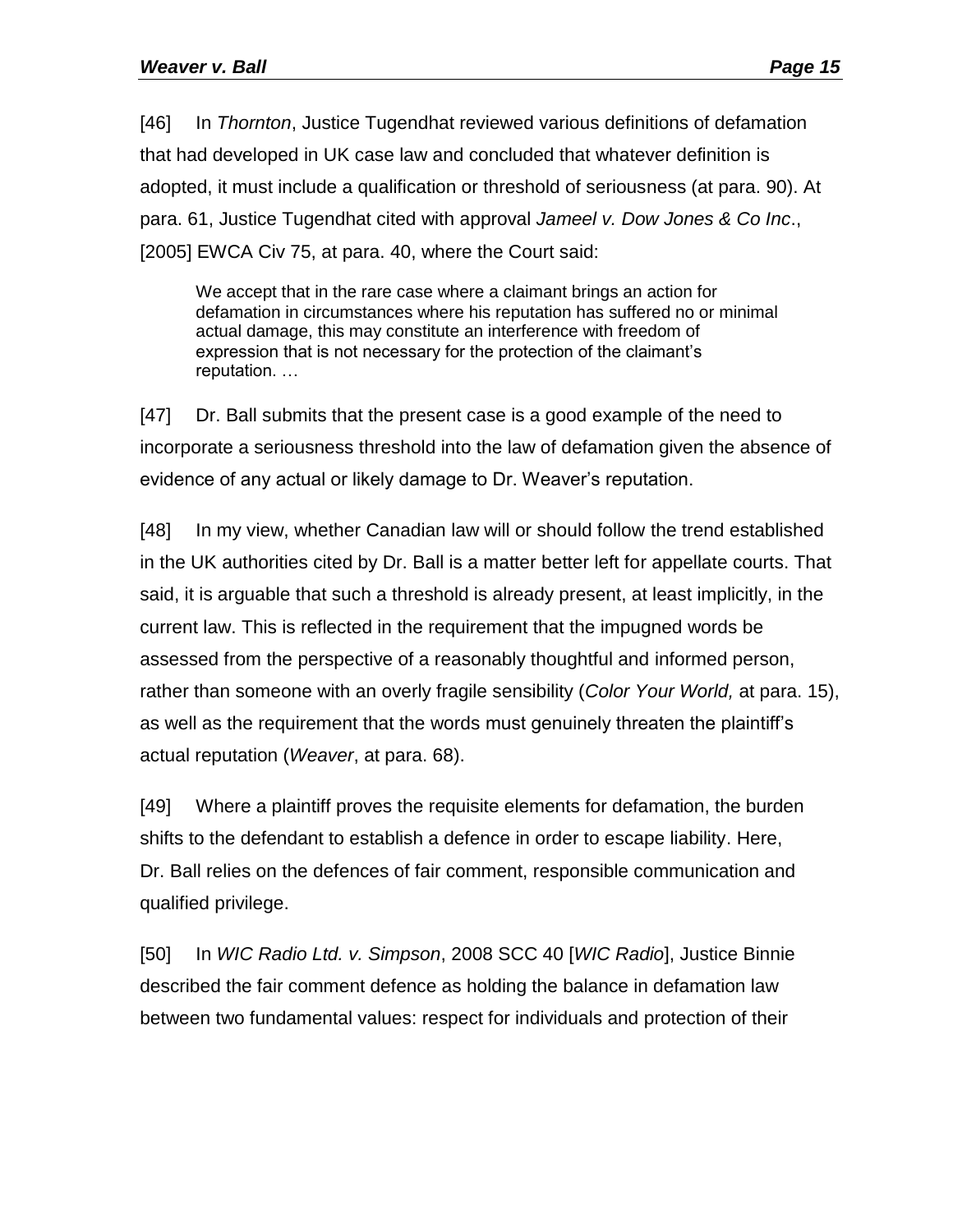reputations from unjustified harm and freedom of expression and debate: para. 1. At para. 28, Justice Binnie set out the elements of the fair comment defence:

- (a) the comment must be on a matter of public interest;
- (b) the comment must be based on fact;
- (c) the comment, though it can include inferences of fact, must be recognisable as comment;
- (d) the comment must satisfy the following objective test: could any man honestly express that opinion on the proved facts?
- (e) even though the comment satisfies the objective test the defence can be defeated if the plaintiff proves that the defendant was [subjectively] actuated by express malice. …

[Emphasis in *WIC Radio*.]

[51] The defence of responsible communication protects defendants against liability for false and defamatory statements in circumstances where the publisher has acted responsibly in attempting to verify information on a matter of public interest. The defence is grounded in the conduct of the publisher rather than the content of the publication: *Lougheed Estate,* at para. 169.

[52] The test for responsible communication is set out in *Grant,* at para. 98*.* First, the publication must be on a matter of public interest. Second, the defendant must show that publication was responsible, in that he or she was diligent in trying to verify the allegation(s), having regard to all the relevant circumstances.

[53] The principles governing the defence of qualified privilege are set out by the Court of Appeal in *Martin v. Lavigne,* 2011 BCCA 104 [*Martin*], at para. 33:

[33] The defence of qualified privilege arises at common law when the defamatory words are published in a manner and at a time that is "reasonably appropriate in the context of the circumstances existing on the occasion when that information was given": *Hill v. Church of Scientology of Toronto,* [1995] 2 S.C.R. 1130 at para. 147. In *Hill,* the Supreme Court of Canada summarized the common law defence of qualified privilege as follows:

[143] Qualified privilege attaches to the occasion upon which the communication is made, and not to the communication itself. As Lord Atkinson explained in *Adam v. Ward,* [1917] A.C. 309 (H.L.), at p. 334:

> ... a privileged occasion is ... an occasion where the person who makes a communication has an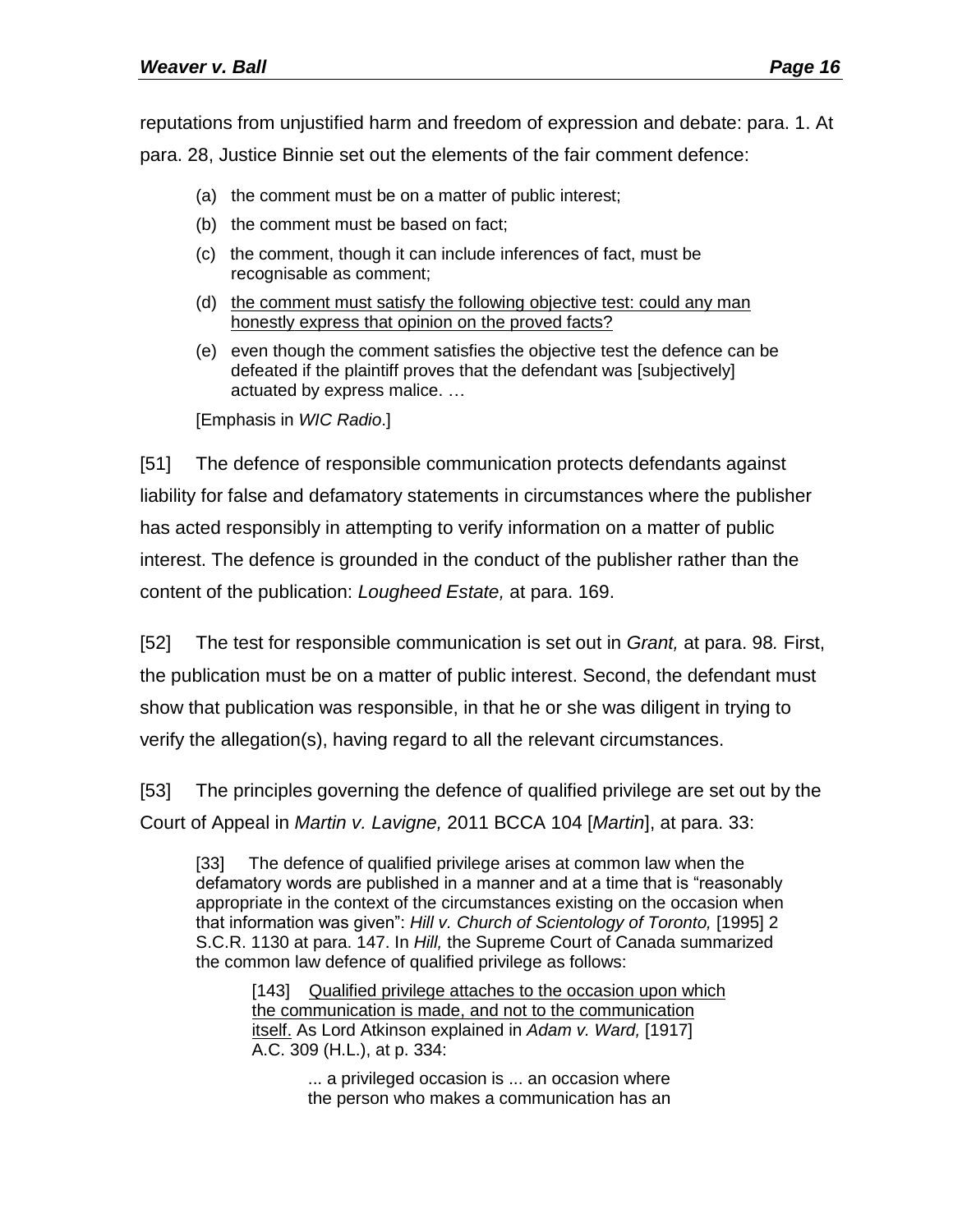interest or a duty, legal, social, or moral, to make it to the person to whom it is made, and the person to whom it is so made has a corresponding interest or duty to receive it. This reciprocity is essential.

…

[144] The legal effect of the defence of qualified privilege is to rebut the inference, which normally arises from the publication of defamatory words, that they were spoken with malice. Where the occasion is shown to be privileged, the *bona fides* of the defendant is presumed and the defendant is free to publish, with impunity, remarks which may be defamatory and untrue about the plaintiff.

[Emphasis in *Martin.*]

# **The Parties' Positions**

[54] Dr. Weaver submits that the inferential meaning of the words complained of in the Article is defamatory in that they convey to readers that Dr. Weaver is both incompetent and corrupt. He submits that the allegations contained in the Article struck at the heart of his role as a teacher and scientist.

[55] Dr. Weaver further submits that Dr. Ball has failed to establish the requisite elements of any of the defences advanced. Dr. Weaver seeks an award of general damages as well as aggravated damages.

[56] Dr. Ball submits that the Article is not defamatory in that a reasonable and right-thinking reader would not interpret the words used as an attack on the reputation of Dr. Weaver. Further, while the Article mentions Dr. Weaver, its focus is on climate science and politics more generally and thus it is not "of and concerning" Dr. Weaver. Dr. Ball also submits that there is no evidence of publication within this Court's jurisdiction, specifically, there is no evidence that anyone other than Dr. Weaver read the Article in BC.

[57] Alternatively, Dr. Ball relies on the defences of fair comment, qualified privilege and responsible communication. He submits that the statements made in the Article are clearly opinions on a matter of public interest. He submits further that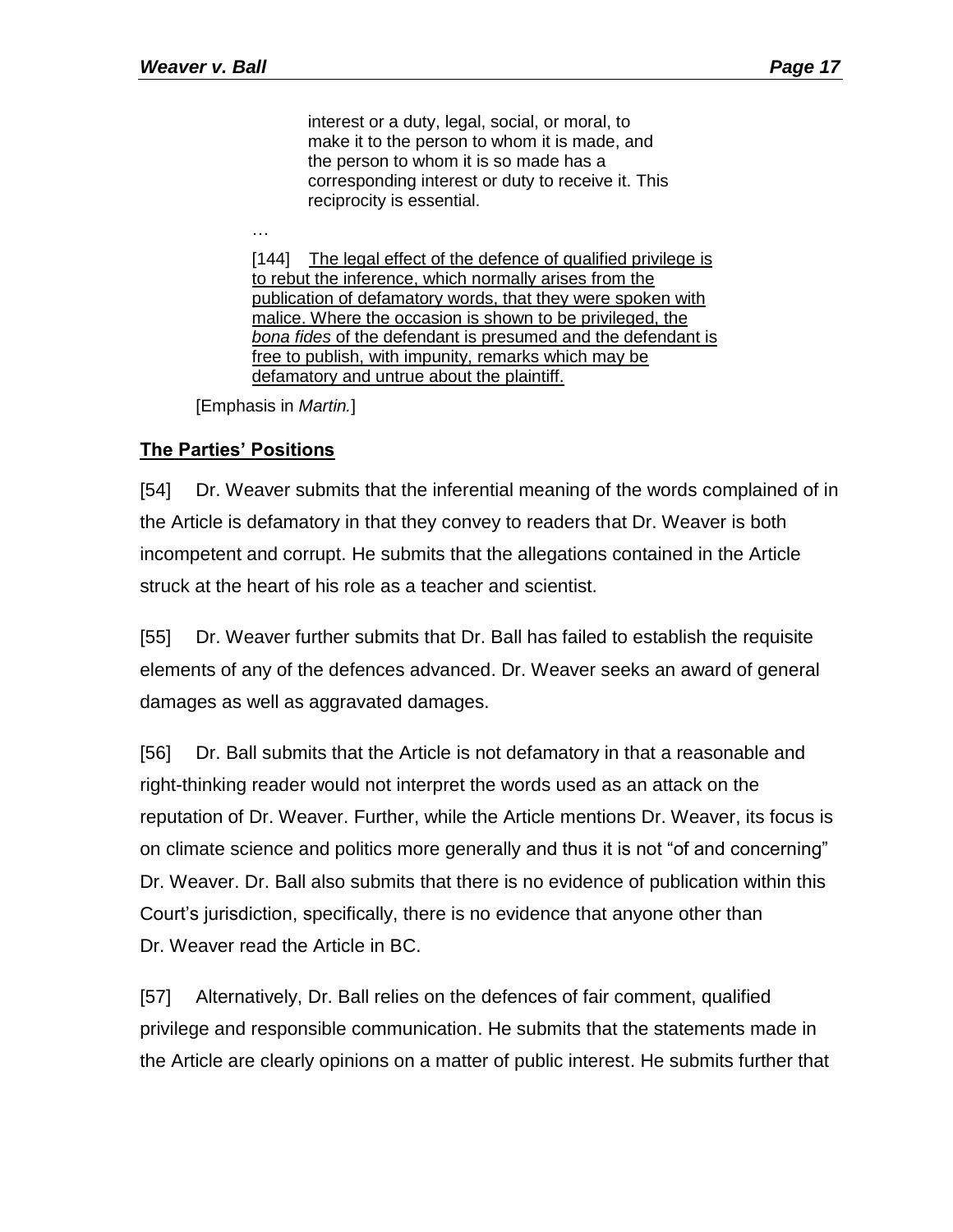both he and Canada Free Press apologized to Dr. Weaver and that Dr. Weaver has suffered no loss, either financial or reputational.

# **Analysis**

# **General Observations About the Article**

[58] Before turning to the elements of the tort of defamation, it is first worth making some general observations about the Article, given that the impugned words must be considered in the context of the Article as a whole.

[59] I accept Dr. Ball's characterization that the Article is an opinion piece directed at an issue of public interest, namely, climate change and the role of humans in contributing to global warming. While Dr. Weaver is mentioned in the Article, he is not its primary focus.

[60] Further, despite Dr. Ball's history as an academic and a scientist, the Article is rife with errors and inaccuracies, which suggests a lack of attention to detail on Dr. Ball's part, if not an indifference to the truth. For example:

- a) He purports to cite a paper from Michigan State University stating that most college students do not understand the scientific basis of the carbon cycle, when in fact, he was referring to an online article written by a professor of education who was describing a study published in the science journal BioScience;
- b) He suggests that Dr. Weaver has consistently refused to debate the climate change issue, an allegation not borne out in the evidence;
- c) When describing his presentation at UVIC, he alleges that Dr. Weaver's students showed up to disrupt the presentation, which again, was not established on the evidence, and Dr. Ball had no basis for making that allegation in the Article; and
- d) He alleges that Dr. Weaver had announced his intention to withdraw from the next IPCC and had advocated for the resignation of the IPCC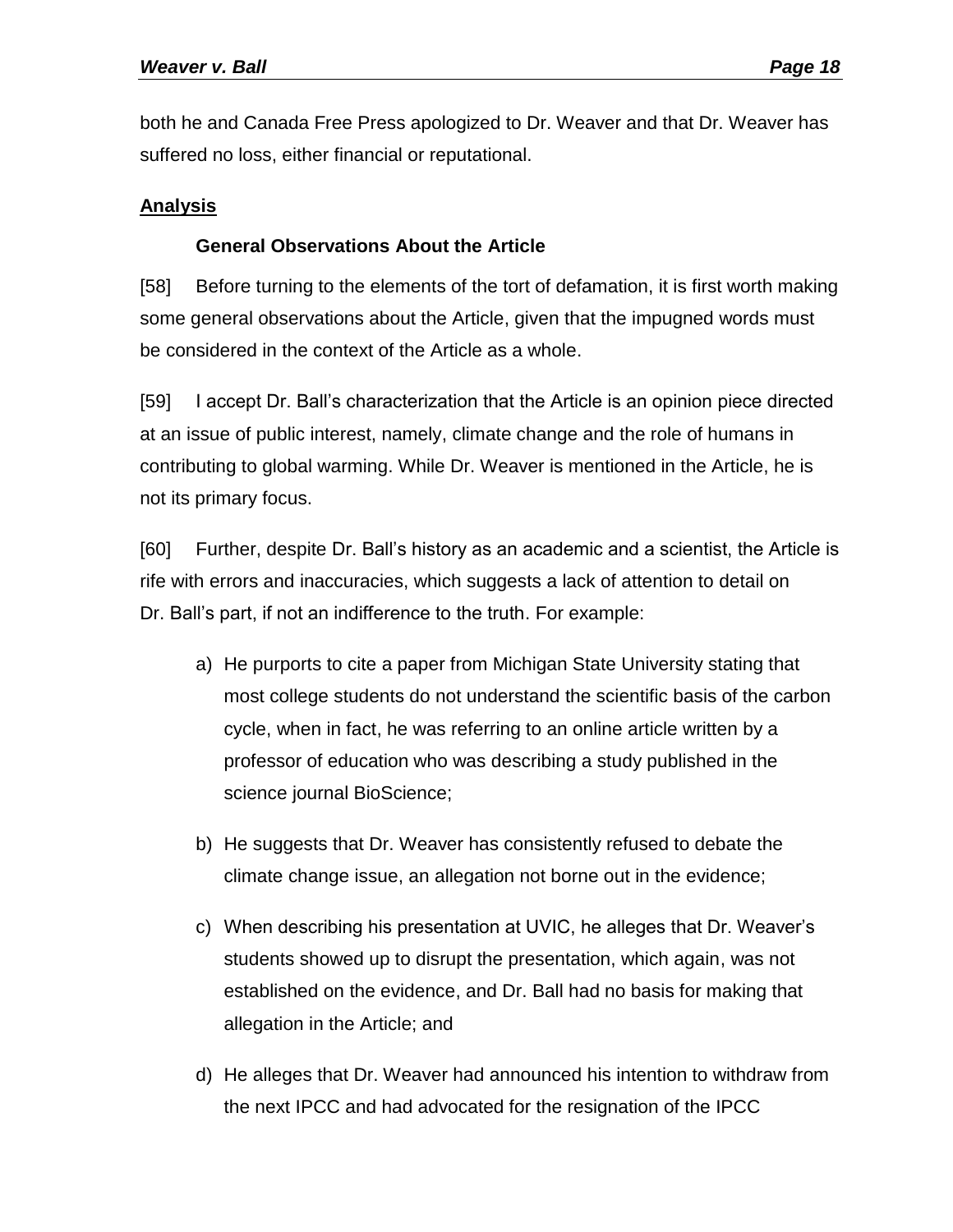chairman. Dr. Ball said he took this information from a newspaper article, the veracity of which he did not confirm, and which was disputed by Dr. Weaver.

[61] While each of these errors, looked at individually, may seem quite minor, collectively, they illustrate that Dr. Ball's approach to gathering facts in support of his opinion or thesis is less than rigorous.

[62] Dr. Ball is also less than forthright in the Article about his interaction with Dr. Weaver. He states that he met with Dr. Weaver in his office at Dr. Weaver's invitation and he recounts a rather odd conversation about whether he was recording their conversation. He fails to disclose however, that this meeting occurred in 1997, over thirteen years prior to the date on which he wrote the Article. I note that Dr. Weaver denies Dr. Ball's version of that conversation. Dr. Ball also fails to disclose the subsequent email exchange, referred to above, at para. 12, in which the two men engaged in a lengthy debate.

[63] While Dr. Ball presents his central thesis that climate science has been corrupted by politics, the Article offers little in the way of support for that thesis, apart from vague references to missing or falsified data and political manipulation, unsubstantiated and erroneous references to Dr. Weaver as referred to above, and a recommendation that people read a 45-year-old text on climate science written by Professor Hubert Lamb.

[64] Overall, even as an opinion piece, the Article presents as poorly written and it provides little in the way of credible support for Dr. Ball's thesis.

# **Are the Words Defamatory?**

[65] In his notice of civil claim, Dr. Weaver alleges the following inferential meanings of the impugned words set out in the Article:

a) He is not competent or qualified to teach climate science to university students;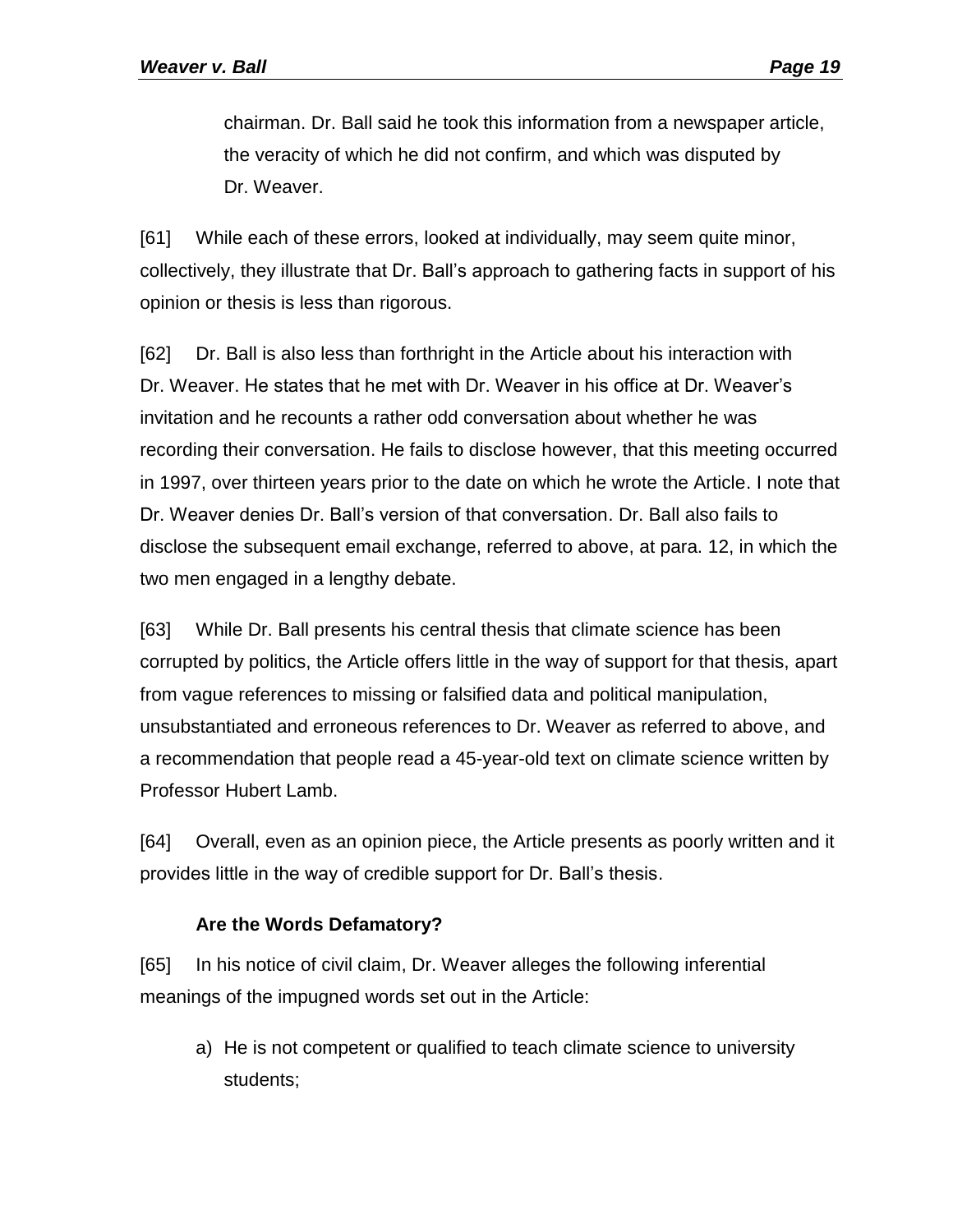- b) He cheated Canadian taxpayers by accepting public funding for climate science research although he has little or no knowledge about climate science;
- c) In the meeting in his office with Dr. Ball, he displayed symptoms of paranoia because he fears his incompetence, lack of academic qualifications and corrupt exploitation of the Canadian taxpayer will be exposed;
- d) He bribed university students with research funds so they would participate in useless computer modeling studies which had little scientific value, with the objective of continuing to receive unwarranted personal financial benefit from government funding;
- e) He dishonestly claimed on his website to be a "climatologist" but removed that claim when challenged by Dr. Ball;
- f) He shuns involvement in public debate about global warming because it would publicly expose his professional incompetence, his inadequate knowledge about climate science, and his corrupt exploitation of public resources;
- g) He shamefully conspired to have his students interrupt Dr. Ball's presentation at UVIC in order to suppress the truth by preventing honest and open debate about the existence of global warming and/or whether humans are causing or contributing to global warming;
- h) He shamefully conspired with his students to deter people from attending Dr. Ball's UVIC presentation in order to stifle Dr. Ball's views and prevent people from learning that his views on global warming have no scientific basis;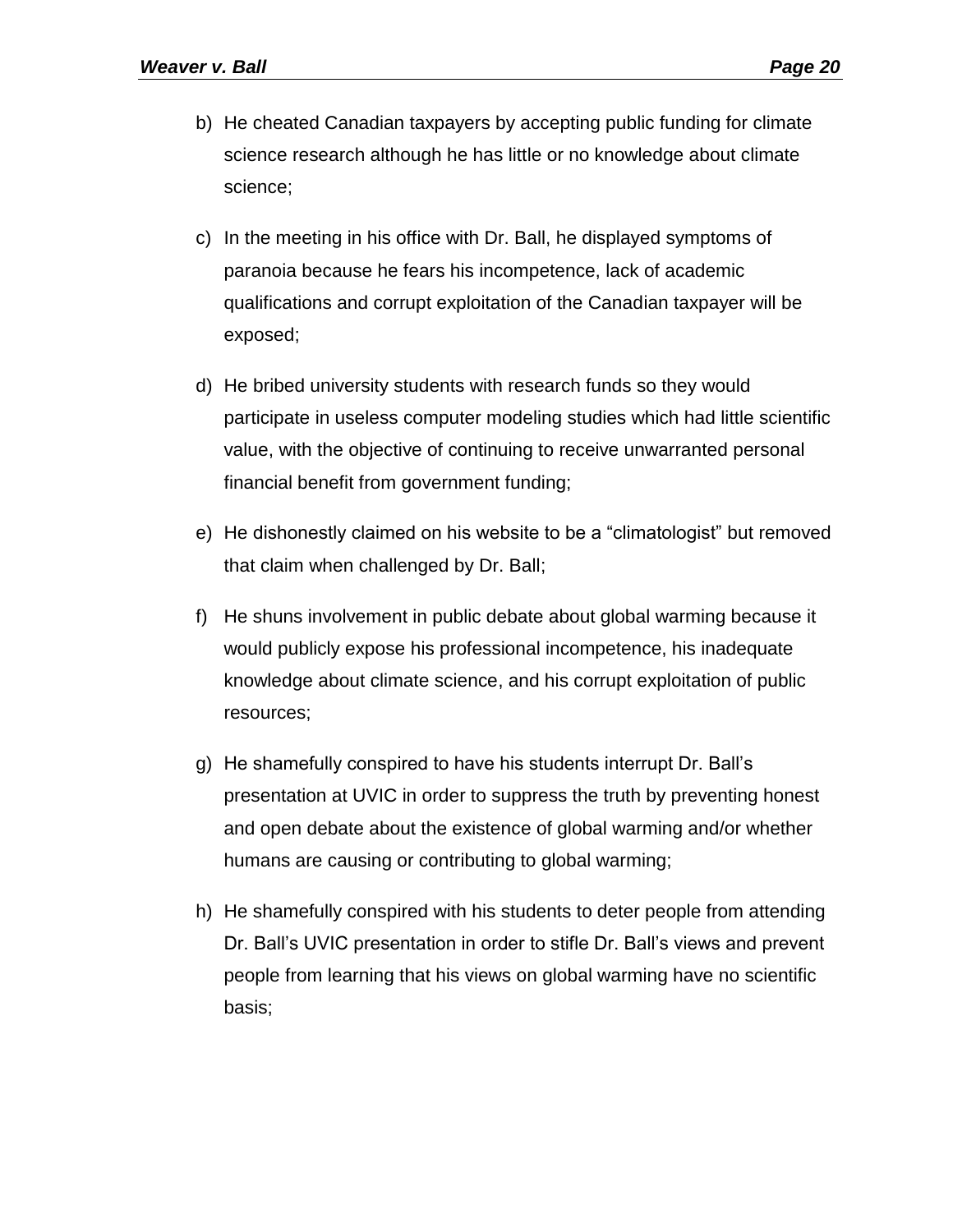- i) He teaches his students little or nothing about climate science because he lacks the requisite knowledge, does not have academic qualifications, is nothing more than a computer technician, and is blinded by personal bias;
- j) He knows that the reports of the IPCC concerning global warming are unscientific and corrupt, and is therefore dishonestly trying to dodge personal responsibility for his involvement in those reports by dissociating himself from the IPCC; and
- k) He dishonestly obtained substantial public funding from Environment Canada for climate science research despite knowing that he lacked the necessary education, training, and intelligence to carry on competent research.

[66] I agree with Dr. Ball that many of the meanings advanced by Dr. Weaver are extreme and are not borne out when the words are considered from the perspective of a reasonable, right-thinking reader. This requires the court to assess the words objectively, and not to attribute the worst possible meaning or the meaning that might appear to the plaintiff or a person with an overly fragile sensibility (*Color Your World,* at para. 15).

[67] Specifically, I do not accept that the Article, read in its entirety and properly construed, alleges dishonesty on Dr. Weaver's part or attacks his character in the sense of imputing moral fault or blameworthiness. For example, despite the inferential meanings advanced by Dr. Weaver, there is no allegation, explicit or implicit, that Dr. Weaver cheated taxpayers, dishonestly obtained public funding or shamefully conspired with his students to disrupt Dr. Ball's presentation to suppress Dr. Ball's views.

[68] In para. 8.1 of his amended response to civil claim, Dr. Ball pleads that the gist or "sting" of the Article is as follows:

The plaintiff is qualified by conventional standards to teach climate science but should not be qualified because the conventional experience and training of climate science has been corrupted by political advocacy and limited by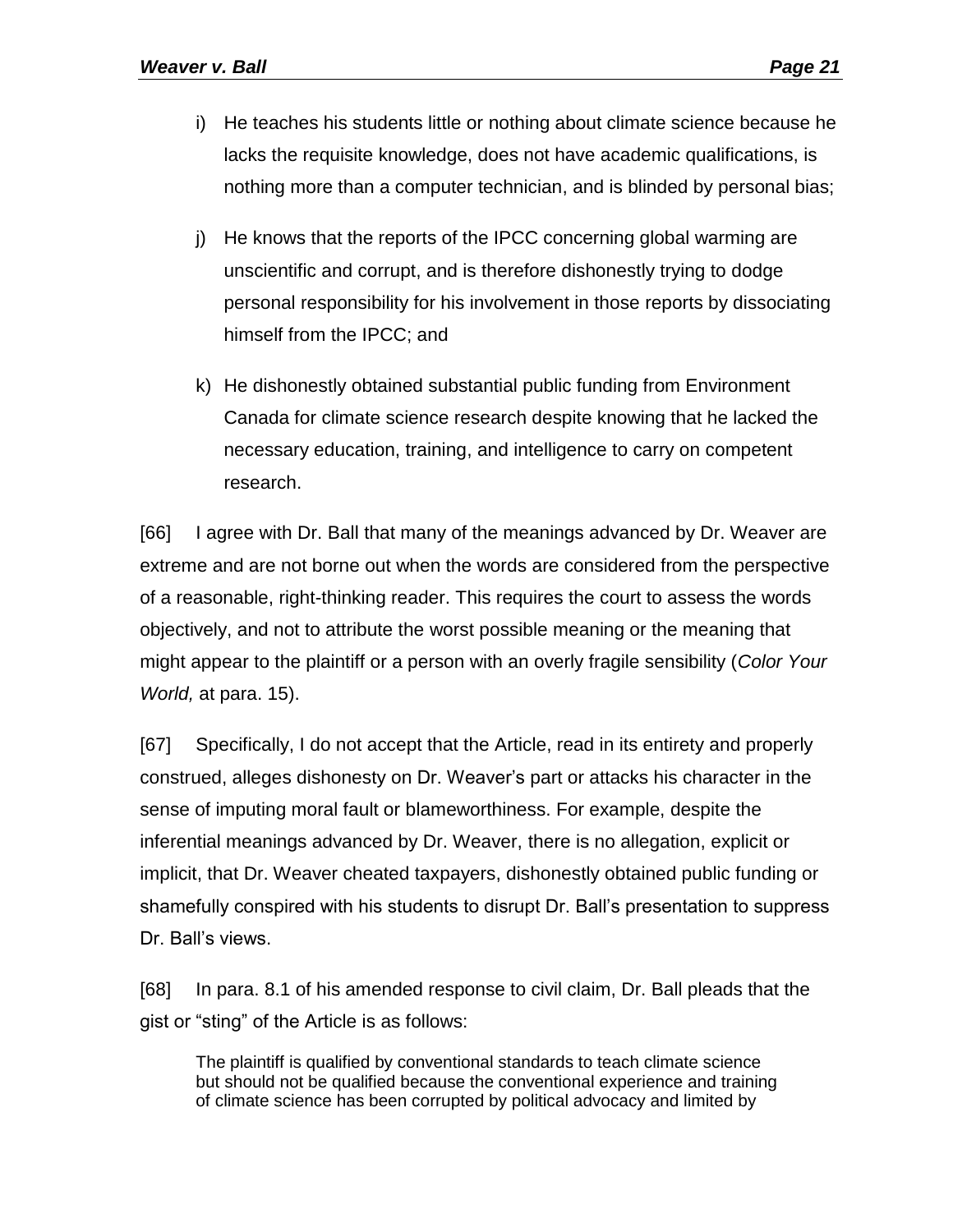inadequate data, and his students have accordingly been taught a biased perspective.

[69] Dr. Ball submits that the meaning conveyed in the Article, as reflected in para. 8.1, is that conventional climate science has been corrupted by political advocacy and is limited by inadequate data, and that accordingly, Dr. Weaver, as a supporter of the conventional view, has taught his students a biased perspective.

[70] Dr. Weaver seeks to put a different meaning on para. 8.1. He submits that para. 8.1 alleges that he has been corrupted by political advocacy, both his own and that of others like Maurice Strong, who is referenced in the Article. Dr. Weaver relies on a statement made by the agent for Dr. Ball's counsel who appeared in Chambers on Dr. Ball's application to amend his response to civil claim and who is recorded in the transcript as saying that the "defendant's meaning is that Dr. Weaver was corrupted by political advocacy and limited by inadequate data, and his students have accordingly been taught a biased perspective".

[71] I do not read para. 8.1 this way, and counsel's paraphrasing of that paragraph in court does not displace the actual language used. In my view, para. 8.1, as interpreted by Dr. Ball, accurately captures the sting of the Article.

[72] That is not to say that the Article is wholly benign as it relates to Dr. Weaver. On Dr. Ball's own interpretation, the Article suggests that Dr. Weaver is not competent to teach climate science or, at least, teaches it from a biased perspective. The Article suggests further that Dr. Weaver would not be qualified to participate in a multi-disciplinary panel on climate science.

[73] These allegations are directed at Dr. Weaver's professional competence and are clearly derogatory of him. Indeed, it is quite apparent that this was Dr. Ball's intent. Why else would he include a description of Dr. Weaver's allegedly paranoid behaviour at the meeting in Dr. Weaver's office, given that it has no direct relevance to the central thesis of the Article? (I note again that Dr. Weaver denies Dr. Ball's version of that meeting.)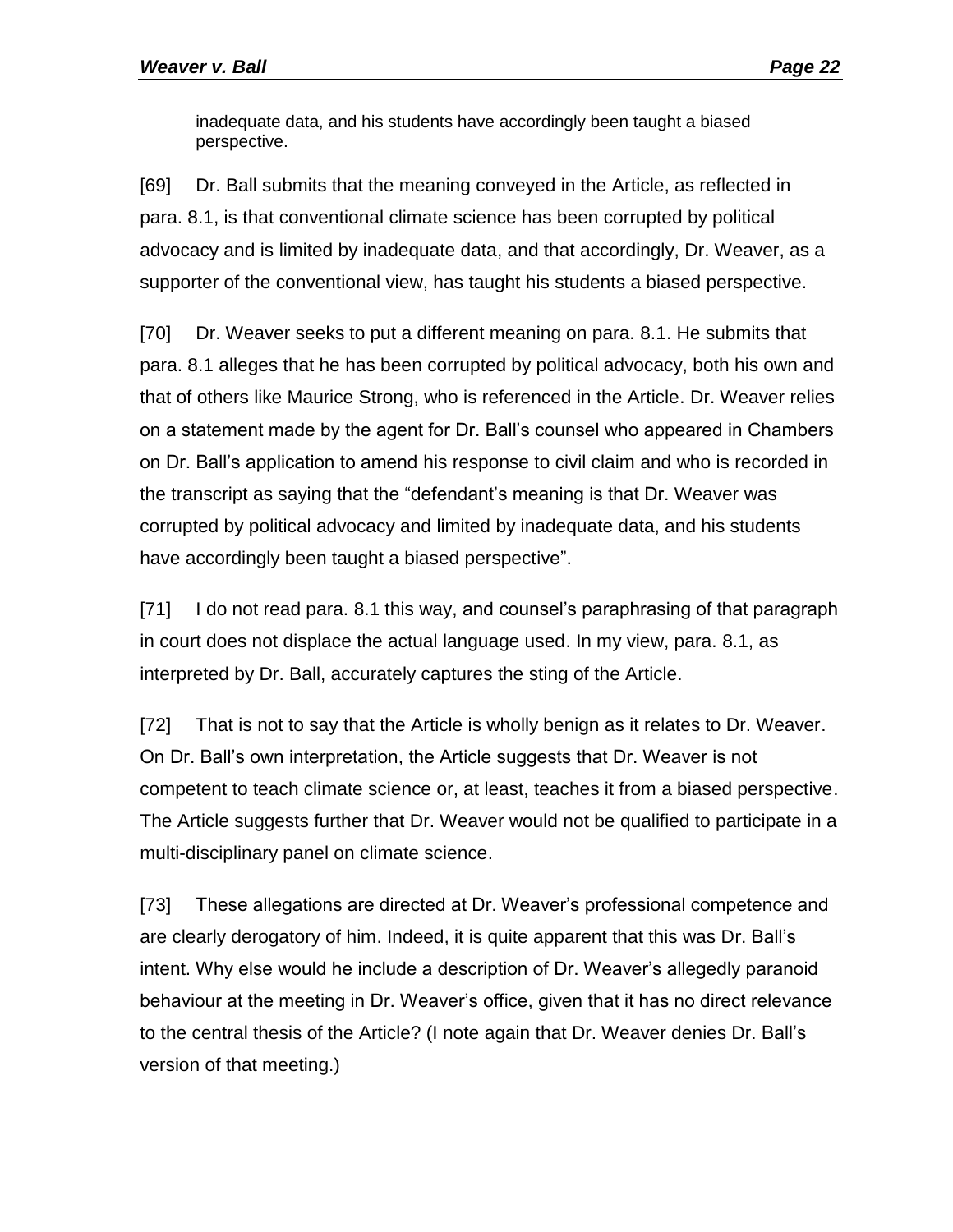[74] However, not every derogatory statement is defamatory. The test again is whether the impugned words genuinely threaten the plaintiff's actual reputation (*Weaver,* at para. 68). Here, I am not satisfied that the impugned words of the Article reach that level. I reach this conclusion for the following reasons.

[75] First, as discussed above, the Article is poorly written and does not advance credible arguments in favour of Dr. Ball's theory about the corruption of climate science. Simply put, a reasonably thoughtful and informed person who reads the Article is unlikely to place any stock in Dr. Ball's views, including his views of Dr. Weaver as a supporter of conventional climate science. In *Vellacott v. Saskatoon Star Phoenix Group Inc. et al,* 2012 SKQB 359 [*Vellacott*], the court found that certain published comments were not defamatory because they were so ludicrous and outrageous as to be unbelievable and therefore incapable of lowering the reputation of the plaintiff in the minds of right-thinking persons (at para. 70). While the impugned words here are not as hyperbolic as the words in *Vellacott*, they similarly lack a sufficient air of credibility to make them believable and therefore potentially defamatory.

[76] Moreover, as noted above, the Article is clearly an opinion piece, and statements of opinion are generally evaluated differently than statements of fact. As stated by Mr. Justice Lebel in *WIC Radio,* at para. 71 of his concurring reasons:

[71] Although distinguishing facts from comment may sometimes be difficult, a comment is by its subjective nature generally less capable of damaging someone's reputation than an objective statement of fact, because the public is much more likely to be influenced in its belief by a statement of fact than by a comment. …

[77] In my view, it is very unlikely that the Article and the opinions expressed therein had an impact on the views of anyone who read it, including their views, if any, of Dr. Weaver as a climate scientist. Rather, the reasonably thoughtful and informed reader would have recognized the Article as simply presenting one side of a highly charged public debate.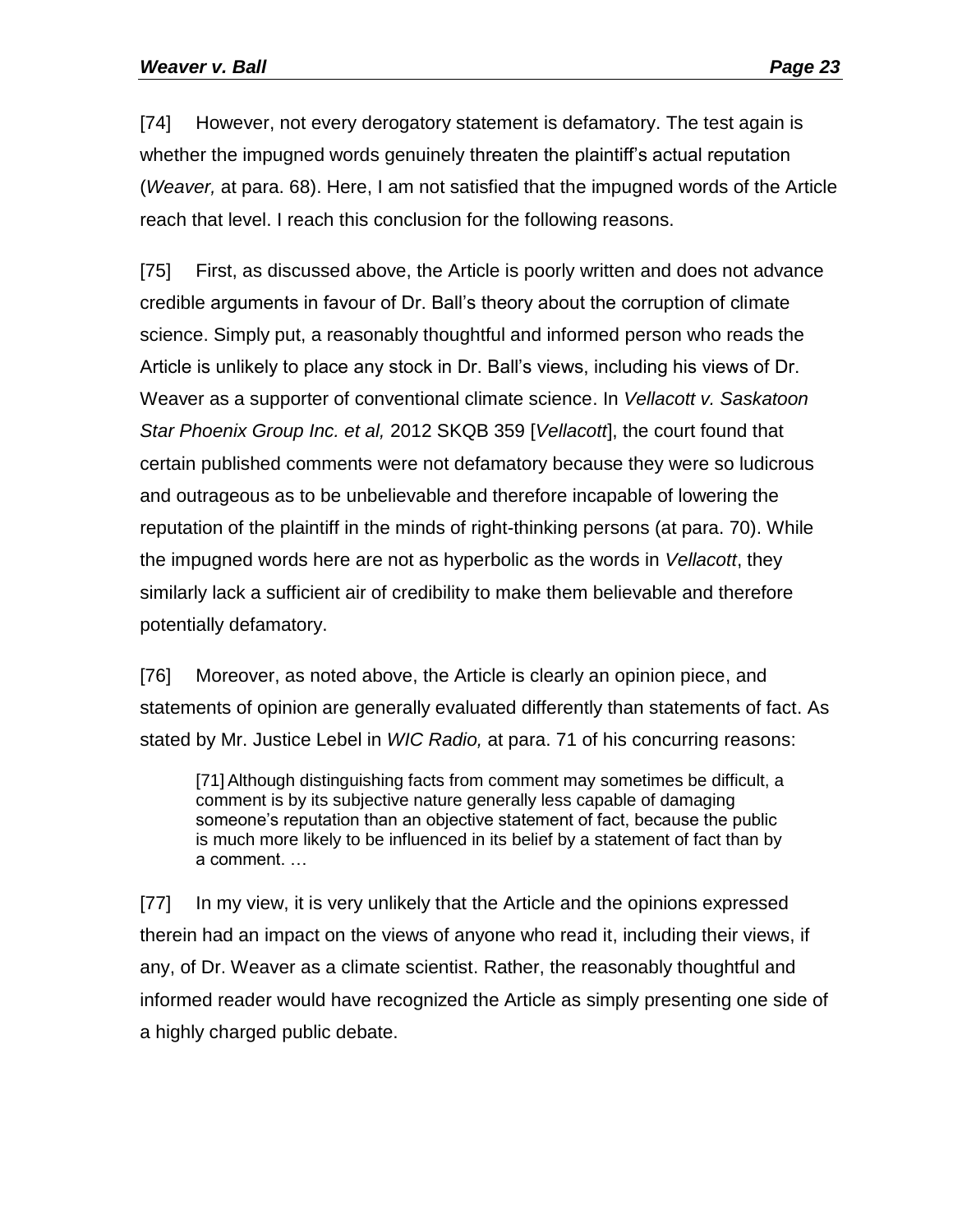[78] Second, despite professing to have been "saddened, sickened and dismayed" by the Article, I am not satisfied that Dr. Weaver himself perceived the Article as genuinely threatening his actual reputation. As noted, Dr. Weaver has been actively and publically engaged in the climate change discussion for many years. That included endorsing political candidates who advanced policies he agreed with and opposing candidates with whom he disagreed. It is also quite apparent that he enjoys the "thrust and parry" of that discussion and that he places little stock in opposing views such as those espoused by Dr. Ball, which Dr. Weaver characterized as "odd" and "bizarre". Dr. Weaver went so far as to post the Article on his "wall of hate" located outside his office, alongside other articles and correspondence from "climate doubters". It is apparent that he views such material as more of a "badge of honour" than a legitimate challenge to his character or reputation.

[79] The issue of climate change is a matter of public interest and, as noted, Dr. Weaver has been at the forefront of public discussion. It has long been recognized that where someone enters the public arena, it is to be expected that his or her actions and words will be subject to robust scrutiny and criticism. For example, in *Lund v. Black Press Group Ltd*., 2009 BCSC 937 [*Lund*], Mr. Justice Bracken stated, at para. 123:

[123] It is important to any community that matters of public interest are debated freely and openly. Sometimes, in the heat of discussions over a controversial issue where strong personal differences exist, persons on one side or other of the debate make comments that offend. But the fact that they offend is not enough. The comments must go beyond strong criticisms of a public man acting in his capacity as a public official. …

[80] Similar observations were made by Chief Justice Nemetz in *Vander Zalm,* at 535 and 536. While the plaintiffs in both *Lund* and *Vander Zalm* were elected officials, in my view, the principle applies with equal force to others who actively engage in matters of public interest.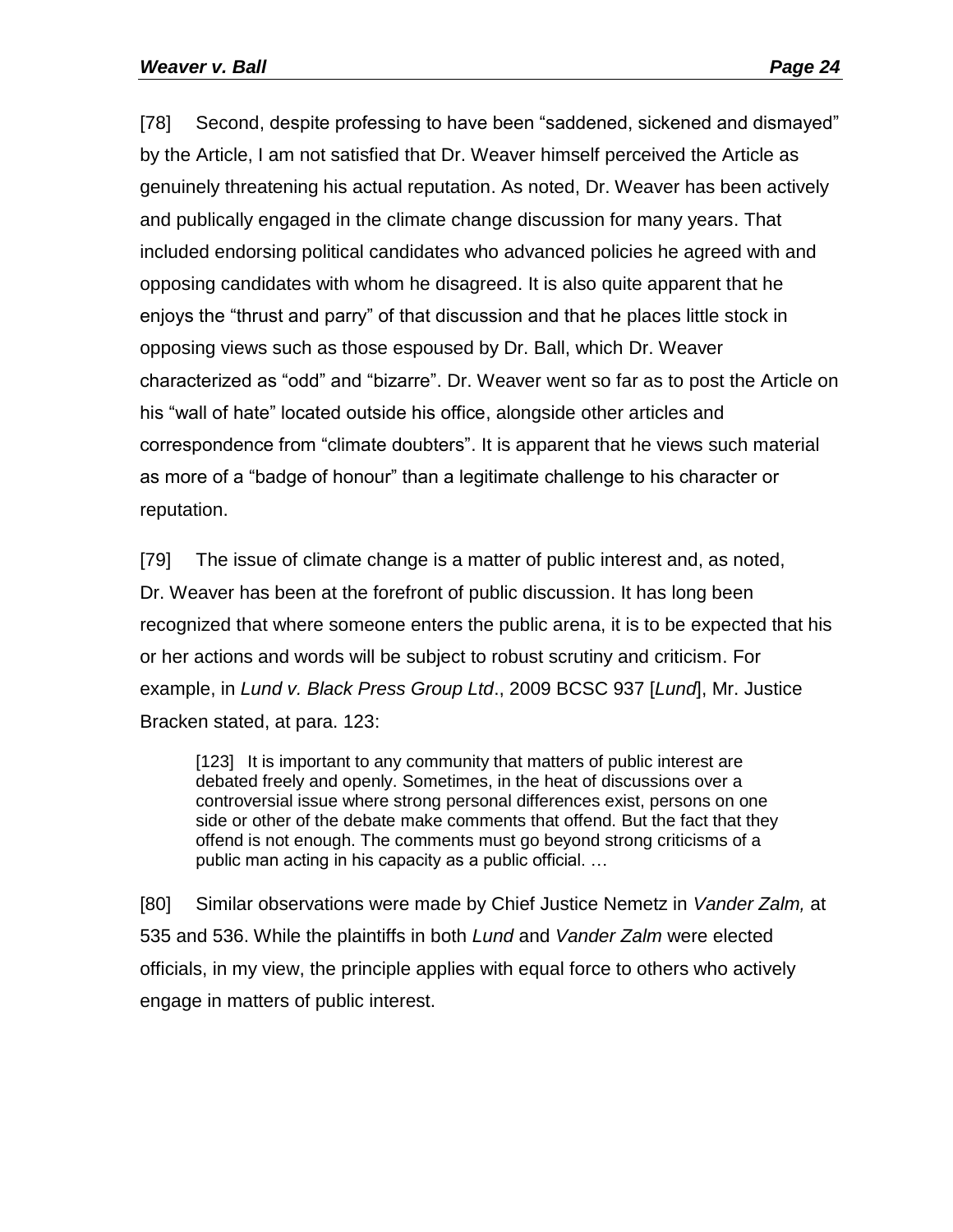[81] In *WIC Radio,* Justice Lebel again, in his concurring reasons said, at paras. 74-75:

[74] Members of the public will generally have a more solid basis on which to evaluate a comment about a public figure than one about someone who is unknown. Thus, although public figures are certainly more open to criticism than those who avoid the public eye, this does not mean that their reputations are necessarily more vulnerable. In fact, public figures may have greater opportunity to influence their own reputations for the better.

[75] People who voluntarily take part in debates on matters of public interest must expect a reaction from the public. Indeed, public response will often be one of the goals of self-expression. In the context of such debates (and at the risk of mixing metaphors), public figures are expected to have a thick skin and not to be too quick to cry foul when the discussion becomes heated. This is not to say that harm to one's reputation is the necessary price of being a public figure. Rather, it means that what may harm a private individual's reputation may not damage that of a figure about whom more is known and who may have had ample opportunity to express his or her own contrary views.

[82] The law of defamation provides an important tool for protecting an individual's reputation from unjustified attack. However, it is not intended to stifle debate on matters of public interest nor to compensate for every perceived slight or to quash contrary view points, no matter how ill-conceived. Public debate on matters of importance is an essential element of a free and democratic society and lies at the heart of the *Charter* guarantee of freedom of expression. As Justice Lebel observes, such debate often includes critical and even offensive commentary, which is best met through engagement and well-reasoned rejoinder. It is only when the words used reach the level of genuinely threatening a person's actual reputation that resort to the law of defamation is available. Such is not the case here.

[83] In summary, the Article is a poorly written opinion piece that offers Dr. Ball's views on conventional climate science and Dr. Weaver's role as a supporter and teacher of that science. While the Article is derogatory of Dr. Weaver, it is not defamatory, in that the impugned words do not genuinely threaten Dr. Weaver's reputation in the minds of reasonably thoughtful and informed readers. Dr. Weaver has therefore failed to establish the first element of the defamation test.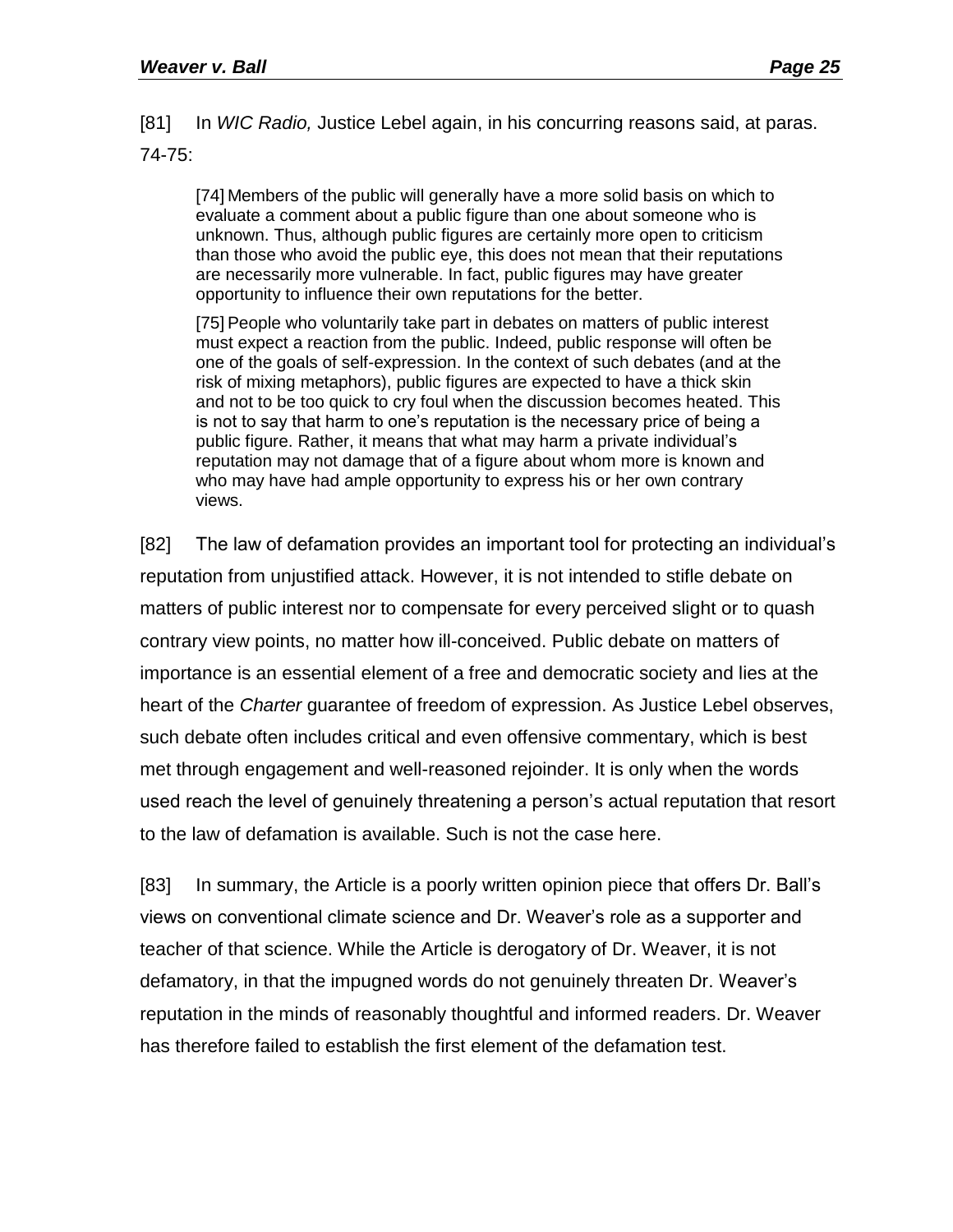[84] Given this finding, I need not consider whether Dr. Weaver has established that the Article was published in the sense that it was downloaded and read in BC by anyone other than him. I also need not address the defences raised by Dr. Ball.

# **Conclusion**

[85] Dr. Weaver's claim is dismissed. If the parties cannot agree on costs, they may make arrangements to speak to the issue.

"Skolrood J."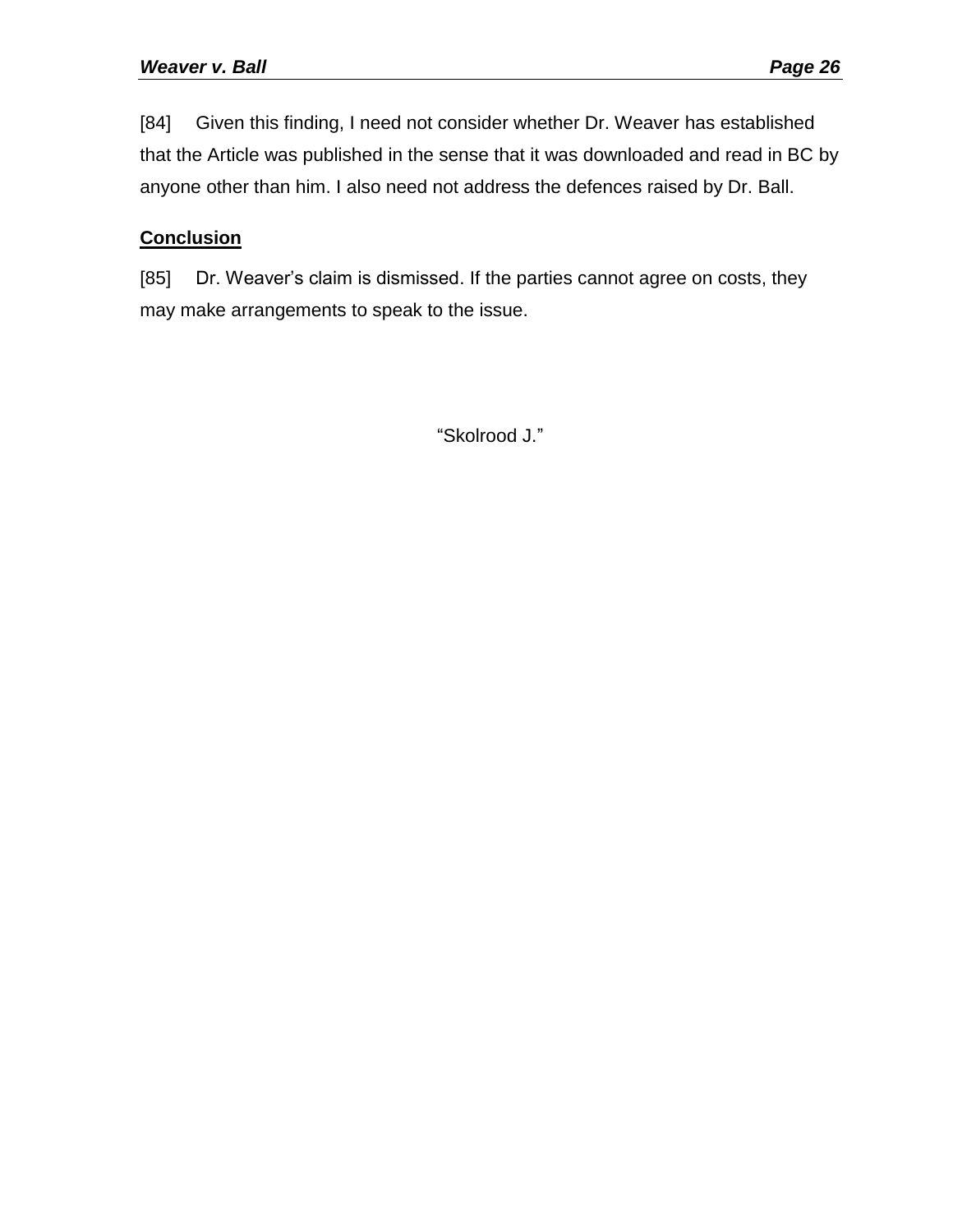# **Schedule "A"**

Corruption of Climate Science Has Created 30 Lost Years

*By Dr. Tim Ball* Monday, January 10, 2011

It's frightening how little climate science is known by both sides of the debate on human causation of global warming. I wrote this sentence before I saw a paper from Michigan State University that found, *"Most college students in the United States do not grasp the scientific basis of the carbon cycle – an essential skill in understanding the causes and consequences of climate change."*

The professor says students need to know because they must deal with the buildup of CO2 causing climate change. This discloses his ignorance about the science of the carbon cycle and the role of CO2 in climate. It's not surprising and caused by three major factors:

- 1. A function of the emotional, irrational, religious approach to environmentalism.
- 2. The political takeover of climate science
- 3. Funding directed to prove the political rather than the scientific agenda.

The dogmatism of politics and religion combined to suppress openness of ideas and the advance of knowledge critical to science.

We now have a generation (30 years) of people teaching, researching, or running government that has little knowledge because of lack of fundamental education. Because of them, the public is ill informed, don't [sic] understand the problem, and don't [sic] know the questions to ask. Correcting the education process will take time because there are insufficient people with the knowledge or expertise. Correcting and widening the research functions will take longer because of removing or re-educating current personnel and a lack of qualified replacements. Even if achieved, success is unlikely. There is the massive problem of inadequate data.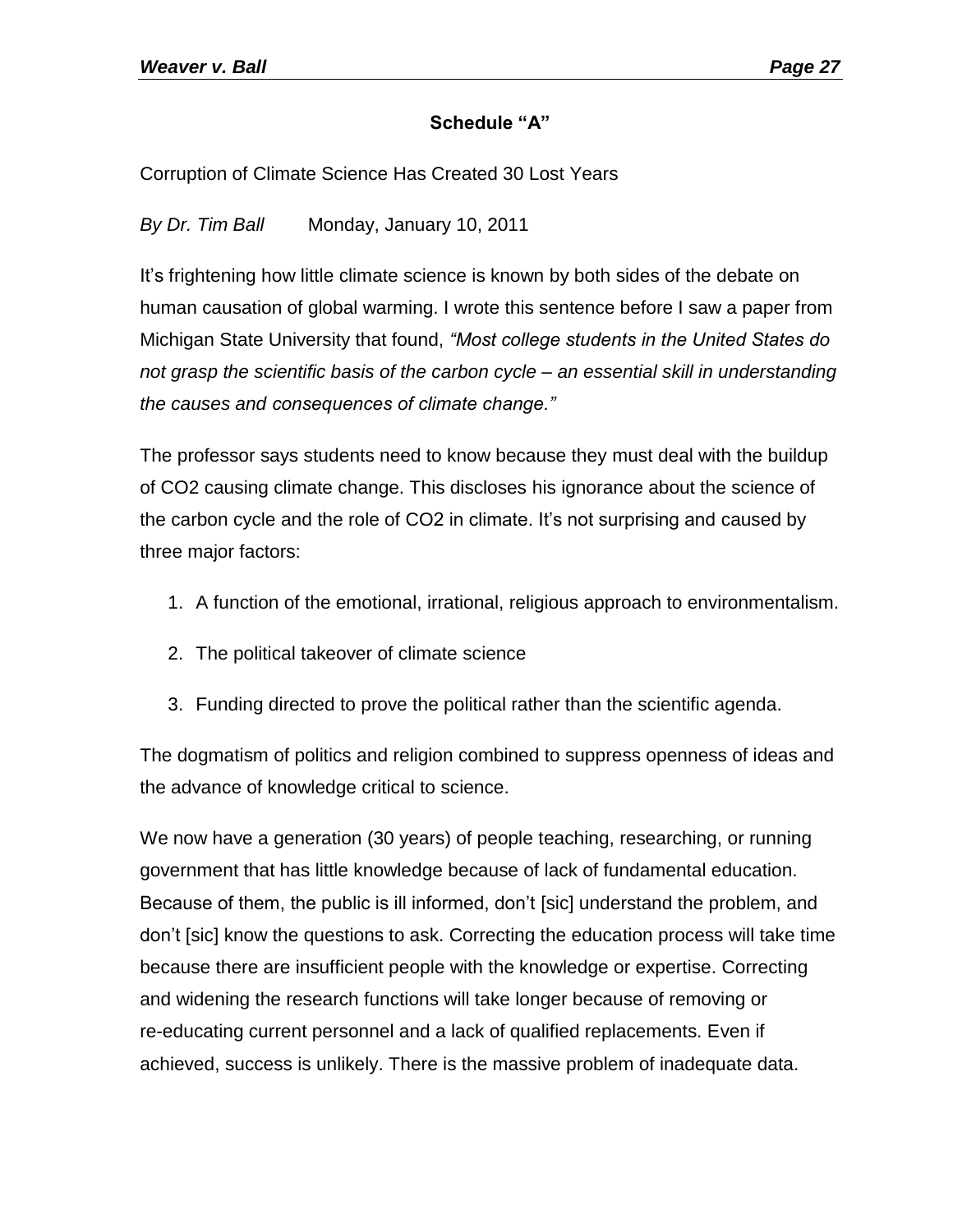Reduction in the number of weather stations, elimination of raw data by national governments, unexplained manipulations of existing data, lost data by people like Phil Jones, were all done to falsify the results and prevent scrutiny of their work. This couples with a failure to fund research to recover and reconstruct historical data. In his autobiography Hubert Lamb said he founded the Climatic Research Unit (CRU) because *"it was clear that the first and greatest need was to establish the facts of the past record of the natural climate in times before any side effects of human activities could well be important."* The situation is worse now, sadly due to people at the CRU and government weather agencies.

The blame begins with the political manipulations of Maurice Strong, but he only succeeded because of the so-called climate scientists. Among them, computer modelers caused the biggest problem. They needed to know the most, but knew the least. If they knew anything they would know there is inadequate data and understanding of the major components and mechanisms on which to build the models.

I responded to a newspaper article with a letter pointing out many errors. It elicited an invite from Andrew Weaver IPCC computer modeler. I entered his office with my backpack and he said, "I hope you don't have a microphone in that thing do you?" I remarked, "Someone's paranoia is showing." In the next twenty minutes I realized, because of 25 years of teaching, researching and publishing, he knew very little about climate. He received a phone call and I left his office. A student working outside said he heard my comments about the severe limitations of the computer models and and [sic] said he agreed. He simply wanted to get his degree and research money was available. Weaver claimed to be a climatologist, but removed that from his web page when it was pointed out he was a computer modeler.

Over the years Weaver consistently refused a debate. When a students [sic] group arranged one at the University of Victoria he refused to participate with his standard line about only dealing with "working" climatologists. His students showed up at my presentation and were talking to students outside the door, apparently attempting to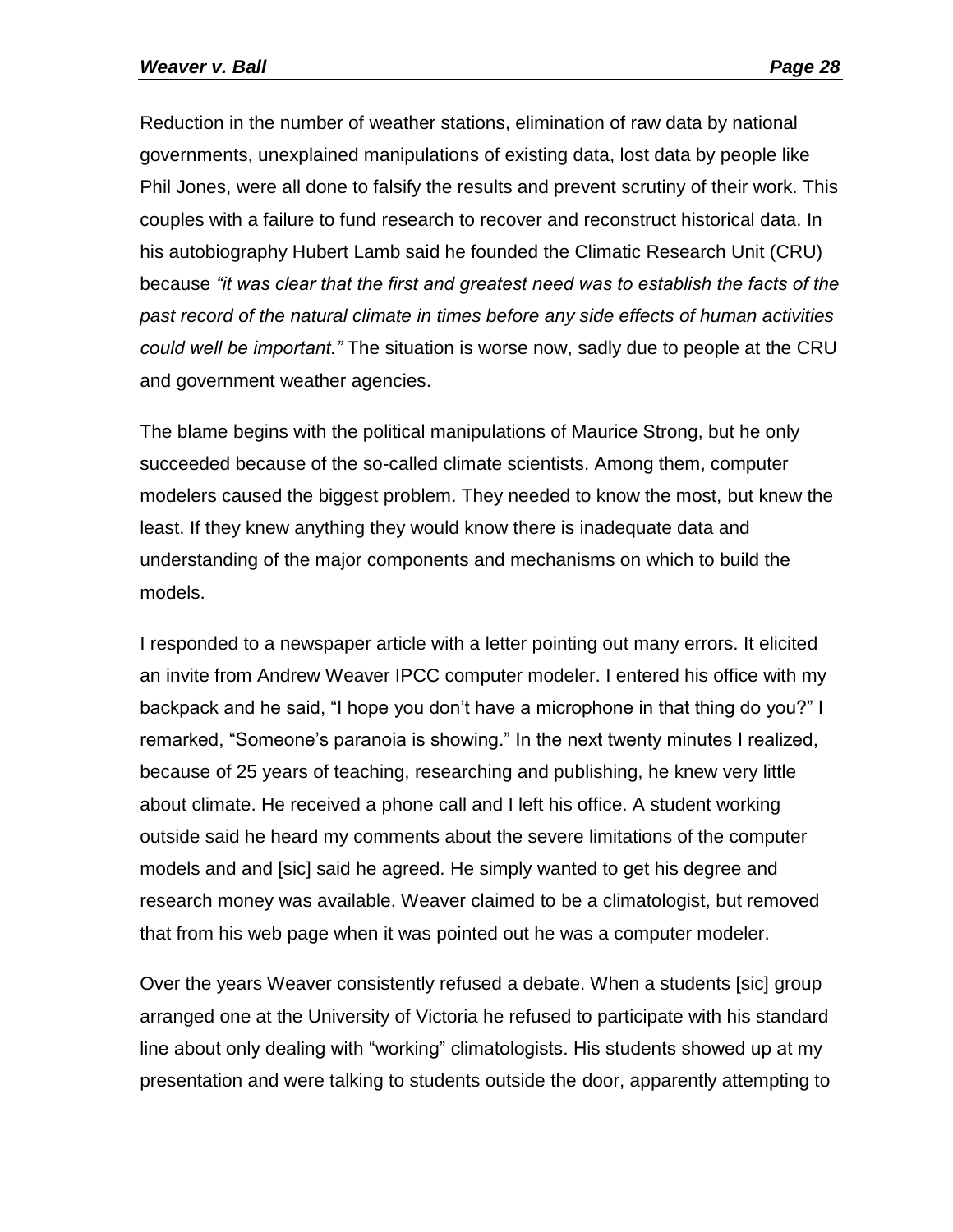deter them from entering. When they all finally came in they tried to interrupt the proceedings by constantly asking questions. They even had laptops and challenged with Internet sites supposedly contradicting what I said. It was shameless and not surprisingly their interpretation of events appeared on a smear blog site. For example, I showed the Milankovitch Effect and said it was not in the Intergovernmental Panel on Climate Change (IPCC) computer models. One student said he worked with the models and it is included. There's no doubt it is in some climate models, but not those of the IPCC.

Weaver has announced he will not participate in the next IPCC. He, like so many who got on the bandwagon of politics and funding, is abandoning the sinking ship. Most of his early funding was from Environment Canada until alternate arrangements were made. He began withdrawal in January 2010, *"Senior Canadian climate scientist says the United Nations' panel on global warming has become tainted by political advocacy, that its chairman should resign, and that its approach to science should be overhauled."*

He also said, *"the leadership of the Intergovernmental Panel on Climate Change (IPCC) has allowed it to advocate for action on global warming, rather than serve simply as a neutral science advisory body."* He knew this all along, partly because I told him. The question is what has he taught his students in the meantime? Judging by his responses to my questions and those asked by his students at my presentation, not much and very biased.

A former editor of an enlightened environmental journal said we need a committee of scientists from the many disciplines involved in climate science. Such a committee existed 25 years ago, and produced groundbreaking work. It was a joint project funded by The National Museum of Canada and Environment Canada under the title *"Climatic Change in Canada During the Past 20,000 years."* Each year a specific topic was considered and scientists presented material that was published in *Syllogeus*. For example, *Syllogeus 5* examined *Critical Periods in the Quaternary of Climatic History of Northern North America*. All the problems that plague climate